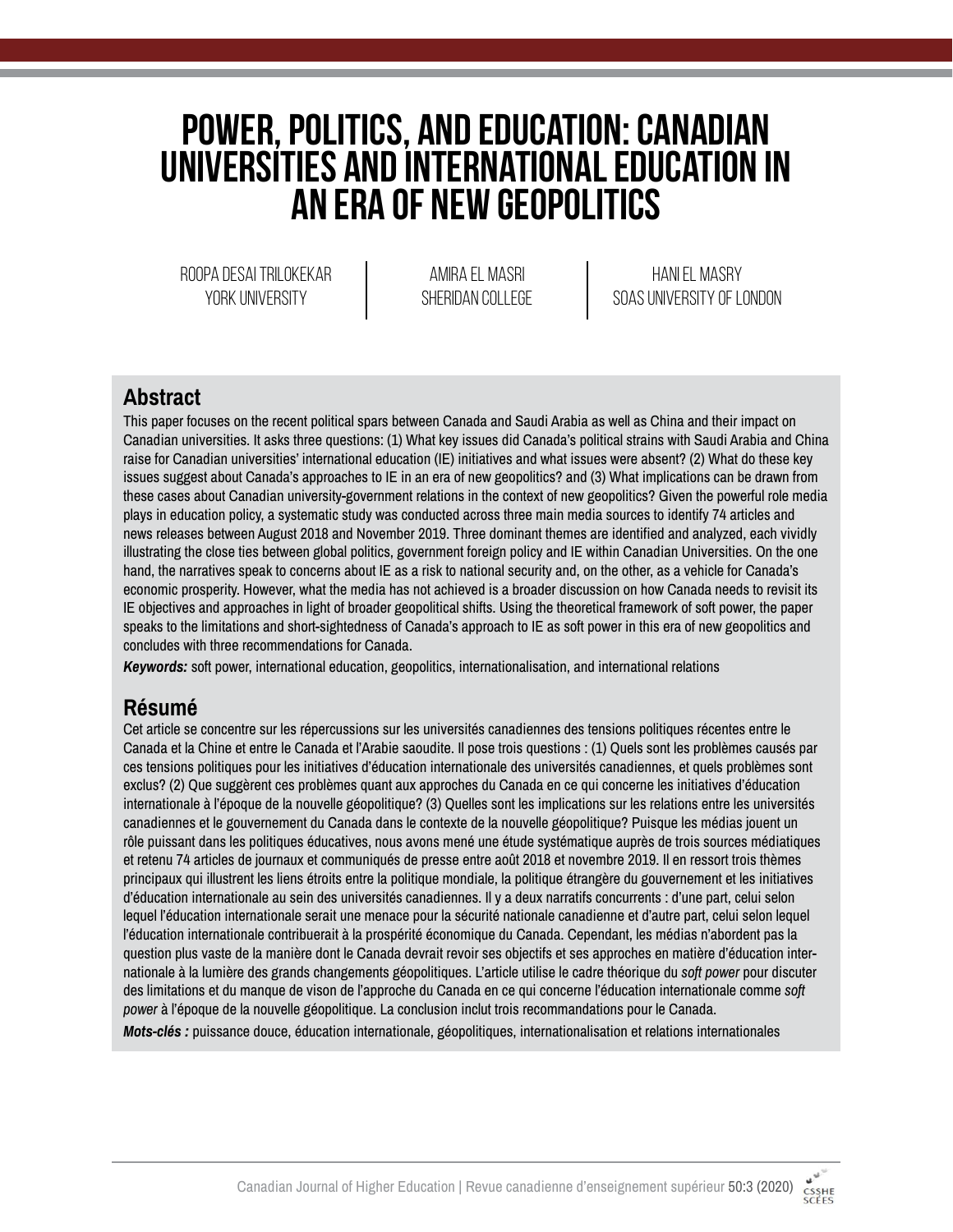### **Introduction**

This paper focuses on the media coverage of recent political spars between Canada and Saudi Arabia as well as China and their impact on Canadian universities. Two incidents initiated an avalanche of diplomatic tensions. First is a tweet from the office of Canada's Foreign Minister on August 3rd, 2018 that read: "Canada is gravely concerned about additional arrests of civil society and women's right activists in #SaudiArabia, including Samar Badawi. We urge the Saudi authorities to immediately release them and other peaceful #humanrights activists" (Foreign Policy Canada, 2018). Second is the arrest of Meng Wanzhou, deputy chairwoman of the board and chief financial officer of China's telecom giant Huawei, in Vancouver on December 1, 2018. Our interest in these cases stems from a curiosity to understand how an era of new geopolitics—China's rise, diminishing U.S. dominance, the possibility of a new Cold war, and economic multi-polarity—and a global political reconfiguration is impacting Canadian universities and Canada's approaches to international education (IE) (Falk, 2012; Gunn & Mintrom, 2017; Jones, 2017).

Scholarship on higher education and media acknowledges the powerful role that media plays in framing education policy problems, setting policy agendas, and gatekeeping access (El Masri, 2020; Saraisky, 2015; Stack, 2007). Through a close study of three main media sources, and considering the ongoing tensions, we identified 74 articles and news releases between August 2018 and November 2019 in order to consider three questions: (1) What key issues did Canada's political strains with Saudi Arabia and China raise for Canadian universities' IE initiatives and what issues were absent? (2) What do these key issues suggest about Canada's approaches to IE in an era of new geopolitics? (3) What implications can be drawn from these cases about Canadian university-government relations in the context of new geopolitics? Organized in four sections, we start with our theoretical framework and research methodology followed by a report of our thematic findings. Finally, in our discussion we address our three research questions and conclude with three recommendations for Canada's engagement with IE in an era of new geopolitics.

## **Theoretical Framework**

Soft power is attributed to a country's ability to affect an-

other to obtain outcomes it wants through attraction rather than coercion or payment (Nye, 1990). It is centred on appeal and cultivation of attraction to alter behaviour of countries to influence policy and agenda setting (Nye, 2008). It was initially introduced to explain that Japan's economic strength in the 1980s did not mean the decline of U.S. hegemony (Cull, 2019); and presented an opportunity for the United States to advance its interests and garner global influence through appeal rather than hard/military power. It is rooted in the study of power in international relations, and in the importunity to advance interests and maintain hegemony; it is intrinsically linked to a country's public diplomacy strategy and its behaviour domestically and internationally. Each country's ability to define and exercise its soft power in international relations is circumscribed by several domestic, historical, and technological contexts (Hayden, 2012)—it is highly relational and contextual in nature.

As an analytical concept, soft power is state-centric and influenced by the realist school of thought in international relations, where states are primary actors, and their role is central to understanding soft power as they propagate it from their identity and values (Hayden, 2012; Nye, 2008). That said, the notion of the state is heavily contested. Stein and Andreotti (2015) contend that state interests are bounded by a "dominant global imaginary" rooted in Western supremacy, where the West is "understood to be at the top of a global hierarchy of humanity and human knowledge production (equated with economic success), with the rest of the world trailing behind" (p. 235). The voices of Indigenous peoples and racialized minorities are often missing/silenced in Canada's state interests. Canada, for instance, rarely acknowledges its colonial past or its contributions to a "racialized global capitalist system" (p. 229), yet continues to invest considerable resources to portray itself as a middle power, open, benevolent and multilateral in commitment. However, scholars argue that Canada's suite of domestic challenges—failures on Indigenous issues, building an oil pipeline, and political scandals—reduces its soft power (e.g., Amnesty International Canada, 2015; McClory, 2019).

There are two important considerations to weigh with relation to the theoretical framework and direction of this paper. First is the relational and contextual nature of soft power. It differs from one country to another and between countries because resources are finite and some relationships are more strategic and beneficial to pursue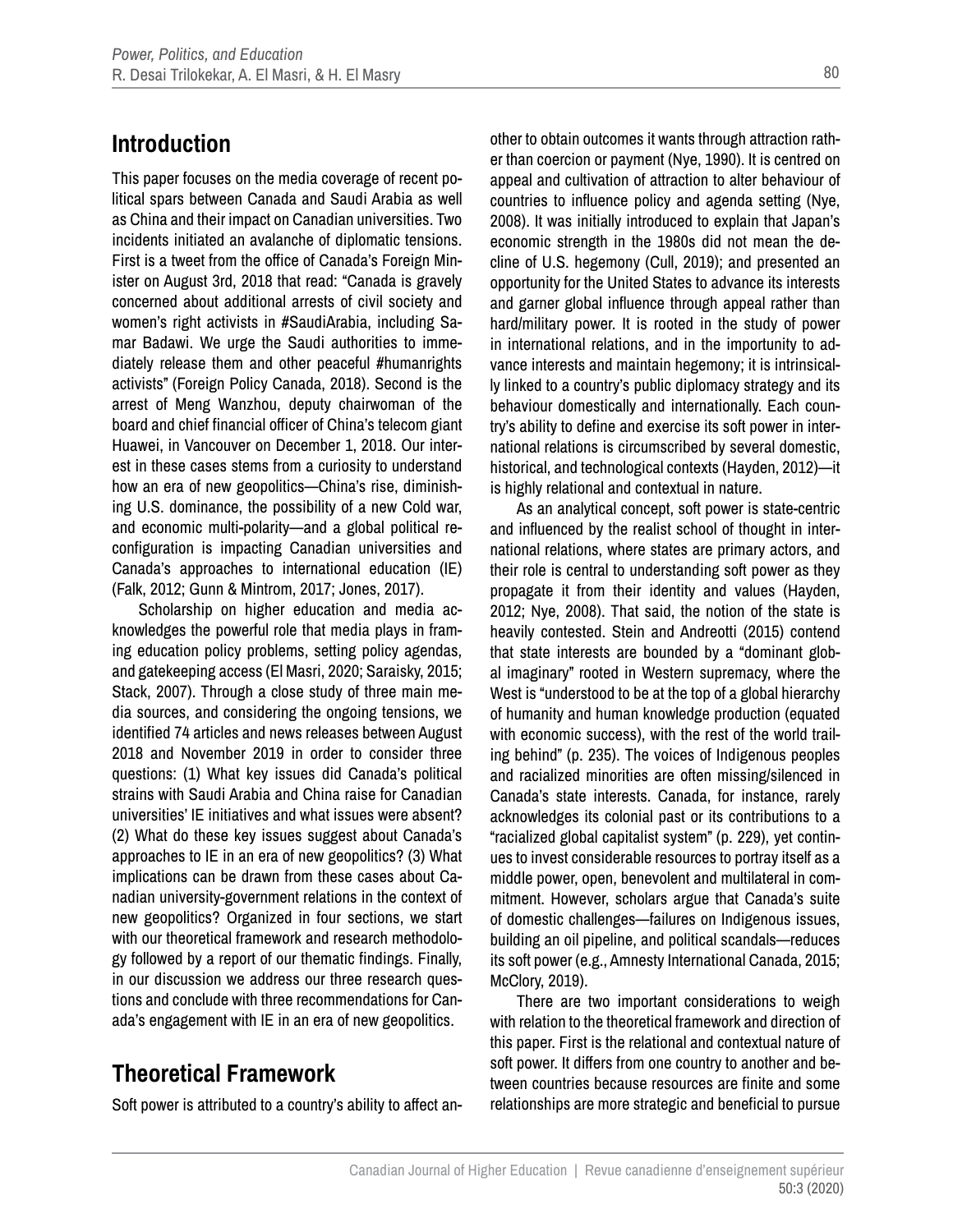than others. It bears noting that Canada's foreign policy strategy is influenced by its colonial links to the U.K. and is considerably shaped by its geography and proximity to the United States—its largest trading partner. Second is the context of the era of new geopolitics. Scholars argue that there has been a shift away from the preponderance of western power in the world, with a transition of power towards the East, with emerging economies and countries in the global South gaining sufficient economic strength (Hill & Beadle, 2014; McClory, 2019). Scholars also speak of this world of new geopolitics as a period of a "new cold war" between Russia and the West and increased bipolarity and competition between China and the United States (Jones, 2017, para. 4). While this new geopolitics has yet to fully take form, there is recognition of new realities where soft power is no longer a linear operation from the west to the rest. The global North no longer has a monopoly on cultivating appeal and generating soft power; emerging powers in the global South are actively strategizing and growing their soft power reserves.

## **International Education as Soft Power**

Soft power offers a useful framework in understanding the role of governments in IE. Several scholars speak to how higher education has been recognized as a crucial soft power tool to heighten the attractiveness of a given country or culture in world politics (Nye, 2008; Peterson, 2014; Wojciuk, 2018). IE, particularly the education of international students, is frequently identified as a strong soft power resource to serve interests of specific nation states. This is because as an "international student returns to his or her native country and takes over vital positions in the public or private sector, the individual will eventually affect his or her country's trajectory and, in turn, [the host nation's] foreign policy" (Mai, 2015, para. 3). In an era of new geopolitics, higher education has a significant role to build and strengthen what Hayhoe (1989) refers to as international academic relations between countries/regions. The nature of international academic relations is such that foreign affairs provide the nexus between the federal government, universities, and IE.

Canada's IE approach was first initiated as an aspect of its foreign policy post-World War II. Its investment in Overseas Development Assistance Program resulted in the arrival of funded international students in the 1960s on Canadian campuses and the opening up of international offices to manage development cooperation projects funded by the External Aid Office and later CIDA (Canadian International Development Agency; Shute, 1999). With shifting foreign policy priorities as "extension abroad of national policies" (Granatstein & Bothwell, 1990, p. 13), there was an interest in facilitating "contacts…between Canadian and foreign scholars" (Graham, 1976) through programs such as Canadian Studies Abroad in order to achieve the Government's interest in the promotion of Canadian culture and diplomacy in the 1970s. This focus shifted yet again in the 1980s and more so in the 1990s, when Canadian "foreign policy became trade policy" (Cohen, 2003, p. 109) and IE an important trade sector generating revenue for the Canadian economy through the recruitment of international students (Trilokekar, 2010). There has always been a link between Canadian foreign policy and IE; the Canadian government has had an interest in IE as a tool to cultivate its soft power, albeit its orientation has largely been in context of a western hegemonic world operating with colonialist perspectives towards the global South (McCartney, 2016; Stein & Andreotti, 2015).

## **Methodology**

Given the critical role the media plays in framing education policy issues (El Masri, 2019; Saraisky, 2015; Stack, 2007; Suspitsyna & Shalka, 2019), we deliberately chose to analyze media coverage of these two cases, how it takes up the conversation of changed geopolitics, and its implications for IE at Canadian universities. This is particularly important in the absence of any official statements on these issues from the federal government and Universities Canada.

As mentioned, we focused on two incidents; the first, a tweet outlined above that was released from the office of Canada's Foreign Minister on August 3, 2018; the second the arrest of Meng Wanzhou, deputy chairwoman of the board and chief financial officer of Huawei on December 1, 2018. The resulting diplomatic tensions—the Saudi government recalled its ambassador and ejected the Canadian ambassador, and the Chinese government responded by detaining two Canadians in China and imposing some trade restrictions on Canadian products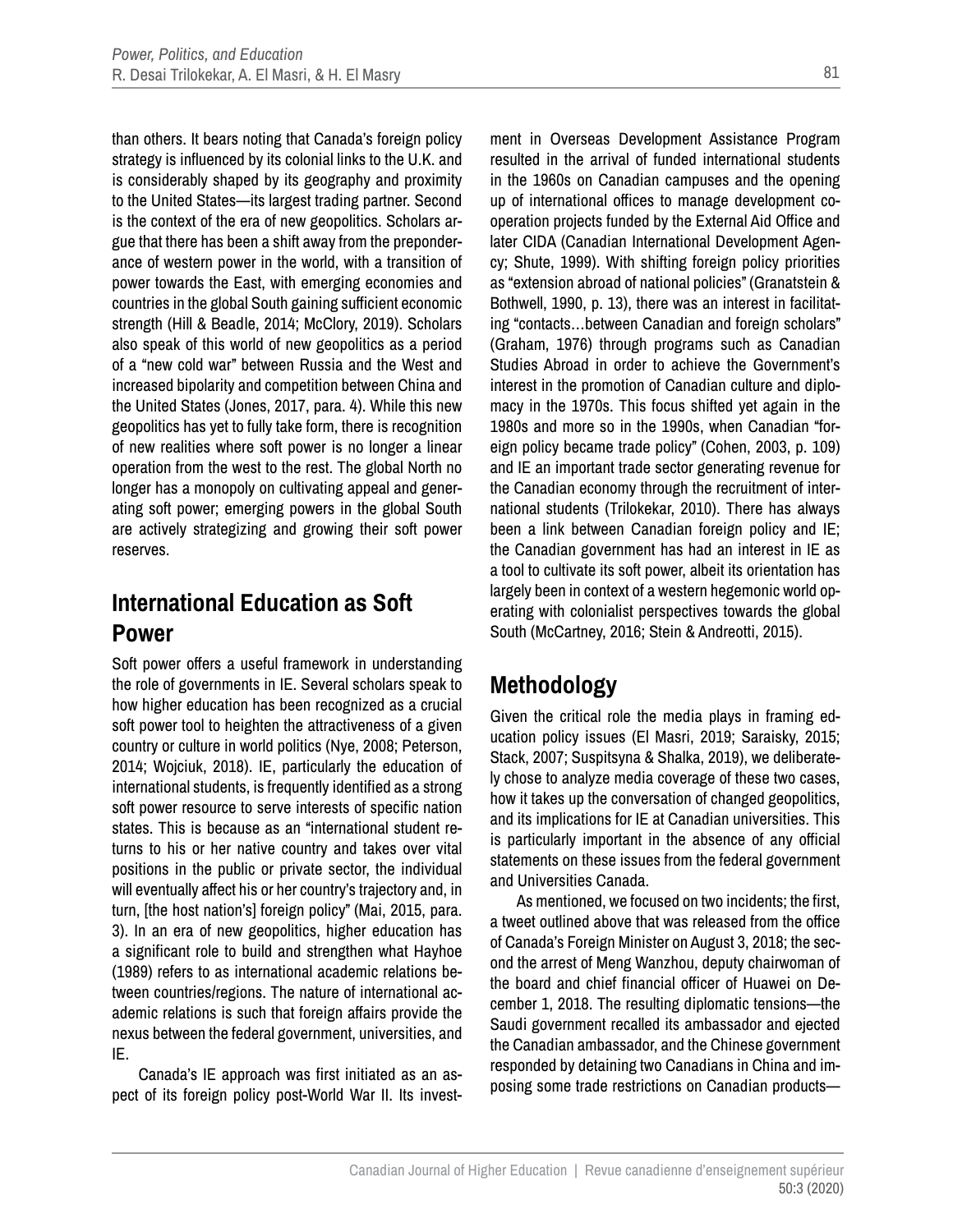had direct repercussions for Canadian universities. The Saudi government withdrew all its sponsored students by cancelling the scholarship program that funded their tuition and expenses. On the Canada-China front, while there have been no tangible reactions towards universities from the Chinese government, concerns remain about the influence these tensions might have on the single largest group of international students in Canada, in addition to Canadian universities' research ties with and funds from—Chinese partners, including Huawei.

We conducted a systematic scan of the Canadian digital and print media's coverage from August 2018 to November 2019. Data was retrieved from three main media sources: (a) media releases from Global Affairs Canada, (GAC) the Canadian Bureau for International Education (CBIE) and *Universities Canada*; (b) articles from the three highest circulation English mainstream print newspapers *The Globe and Mail*, *National Post*, and *Toronto Star* (Newspapers Canada, 2016); and (c) major relevant Canadian education magazines: *Policy Options*, *Maclean's Magazine*, and *University Affairs*. We also opted to include articles by other Canadian news outlets, such as the Canadian Broadcasting Corporation (CBC) and city-specific newspapers, captured by *University Affairs* to ensure the inclusion of a wider array of perspectives and voices. Using a list of key search words (China/Saudi Arabia; IE and universities), we have a final corpus of 74 articles and news releases as outlined in Table 1.

We acknowledge limitations in our methodology. We did not include French-language media and exclusively focused on the Canadian perspective (as opposed to that of Saudi, Chinese, or other foreign governments). With that in mind, we conducted a thematic analysis as a qualitative research technique to identify, analyze and report patterns/themes within data (Braun & Clarke, 2006). In particular, we identified narratives as they provide "an opportunity to map and re-map the connections between actors, ideas and institutions" (Lowndes, 2016, p. 103) and help identify issues, problems, consequences, and often solutions. Each of the three researchers analyzed and coded the data separately then met to compare and finalize data coding to come up with three dominant narratives.

### **Media Narratives**

While there were several narratives, we limited our analysis to the three most dominant ones in the interest of scope and space. We also identified actors/voices that mobilize each of these narratives, and those that provide oppositional and/or counter narratives.

### **Canadian Universities at Risk of Foreign Interference**

The most dominant narrative (32/74 data entries) is focused on China. Here, the media examined China's relationship with Canadian universities through research collaborations and influence of Chinese students on issues of academic freedom, free speech, and safe-student-spaces on Canadian campuses.

The media addressed two notions of Canadian universities' research collaborations with China, through individual researchers and/or research funding. The first is perceived Chinese espionage in the form of 2,500 spon-

#### **Table 1**

| Media Releases                |  |                      | Newspapers |                        | Magazines |  |
|-------------------------------|--|----------------------|------------|------------------------|-----------|--|
| <b>GAC</b>                    |  | <b>National Post</b> | 10         | University<br>Affairs* | 31        |  |
| <b>Universities</b><br>Canada |  | Globe and Mail       | 19         | <b>Policy Options</b>  | 4         |  |
| <b>CBIE</b>                   |  | <b>Toronto Star</b>  | 5          | Maclean's              |           |  |

*Media Articles by Source*

\* This number reflects the media entries compiled by University Affairs, excluding the ones already captured by the newspapers search.

82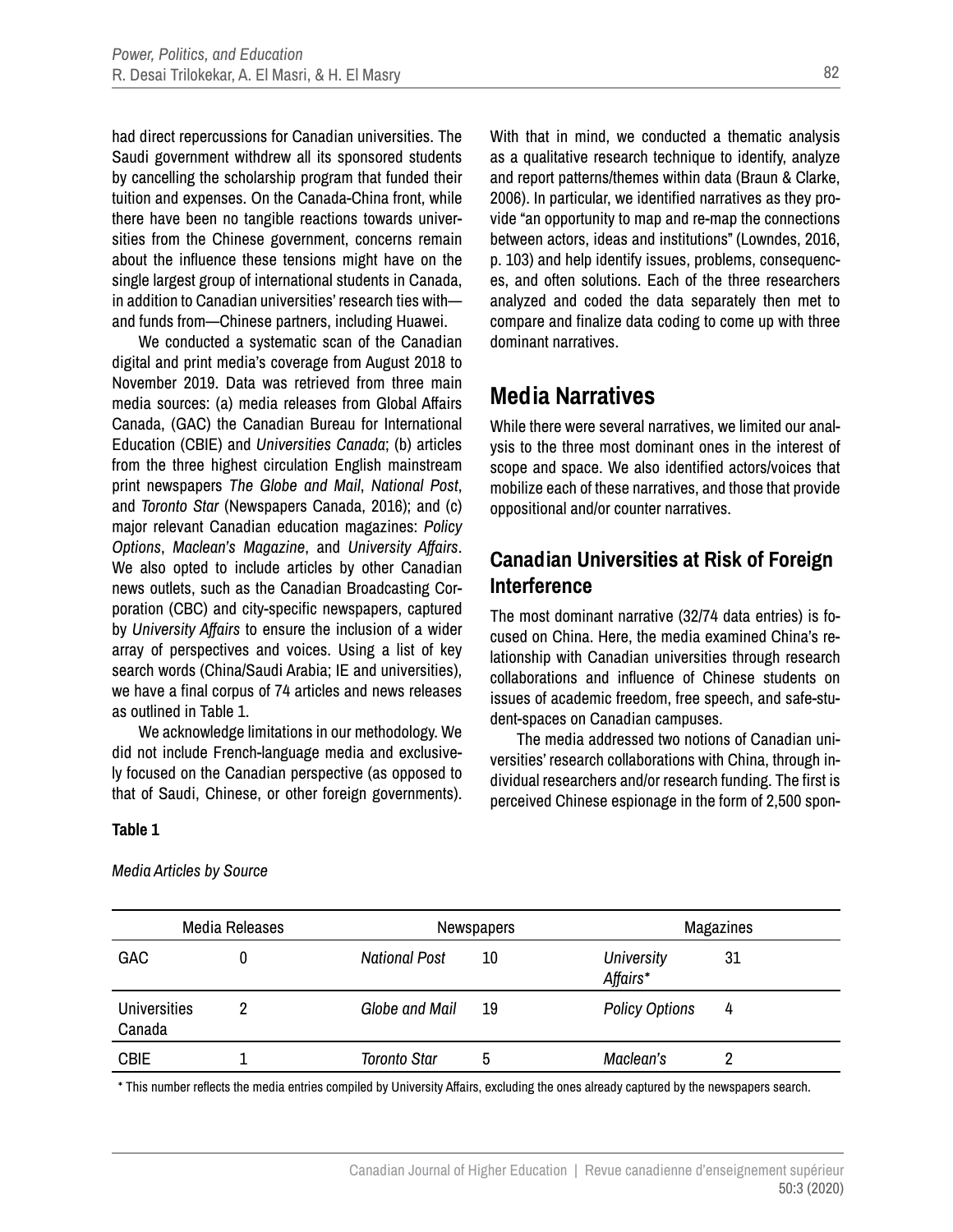sored military scientists and engineers collaborating with universities around the world, including Canada, to gather data and information towards improving military technology (Leuprecht, 2018), effectively impacting Canadian national security and economic stability. The second is the perceived co-opting of the large numbers of Chinese faculty and researchers hosted on Canadian campuses to further Chinese interests (Quan, 2019a). International reports on China's political ambitions and risks to universities are also referenced. For example, a report by the Australian Strategic Policy Institute (Blackwell, 2019d) cites 687 collaborative papers between Canadian and Chinese researchers (Vanderklippe, 2018a) and lists Canada as the third-largest destination for China's People's Liberation Army-sponsored researchers (Connolly, 2019). Chinese defence scientists are reported to be working with Canadian scholars using names of non-existent civilian institutions in China rather than citing their military credentials (Vanderklippe, 2018a). Highly ranked Canadian universities are reported to be among the top 10 universities outside of China collaborating with the Chinese People's Liberation Army (Leuprecht, 2018). Collaborations with Huawei have come to be targeted given their funding of millions of dollars to 10 Canadian universities, with whom Huawei subsequently is reported to have obtained full licensure for the patents that are realized (Green, 2018). Huawei is also reported to have partnered with the province of Ontario in investing \$212 million for "the creation of 250 new research and engineering jobs" focused on 5G (Green, 2018, para. 25). These investments are perceived, according to a former Canadian intelligence chief, to facilitate China's "capacity to conduct remote spying and modify or steal information or even shut down systems" (Silcoff, 2019, para. 13) while gaining greater shares of intellectual property and ultimately global political and economic influence (Green, 2018).

The media also reported mounting suspicion of Chinese government influence on Canadian campuses through Chinese students (e.g., Blackwell, 2019a; Dobby & Silcoff, 2019). Three incidents involving Chinese students were reported at different campuses: a petition to remove an elected student president who was also a Tibetan activist (CBC, 2018); a disruption of a presentation by an activist critical of the Chinese government's treatment of Uyghur (Blackwell, 2019a); and a culture of fear among Uyghur international students preventing

them from publicly criticizing China (McCuaig-Johnston, 2019a). Some suggest that "the Chinese consulate [is] using students to infiltrate the academic field" (Xu & Friesen, 2019, para. 9), raising threats to free speech and academic freedom on Canadian campuses. The Canadian context is compared in the media to the United States, Australia, and the U.K. (Connolly, 2019). Articles refer to the closure of the Confucius Institutions in the United States and Australia and the cancellation of research funds and collaborations with Huawei in prominent American and British institutions (Bothwell, 2019; Hager, 2019; McCuaig-Johnston, 2019b). Media sources reference Australian universities' commitment to a new code that requires them to share cyber intelligence with national security agencies, name overseas research partners, and list financial dealings with other countries. Effectively, reports allude to universities becoming subject to tougher requirements when collaborating with foreign countries on research (VTN News Network, 2019). In contrast, the media reports that Canadian universities continued to maintain their relationships with Huawei (Silcoff, 2019), which is perceived as "naivete on the part of the academic sector" (Blackwell, 2019b, para. 5). However, university administrators are quoted arguing that national security issues are the responsibility of the government, as universities cannot "make assessments on issues of national security" (Vanderklippe, 2018b, para. 10). Universities also highlighted that their commitment to academic freedom precludes their regulating areas of research pursued by faculty or graduate students (Vanderklippe, 2018b). After all, international scientific collaboration "is an essential part of being a research-intensive global university" (Vanderklippe, 2018a, para. 35) and that "politicizing science, because of tensions between two countries" is unacceptable (Blackwell, 2019c, para. 6).

Central to this narrative is the voice of the Canadian Security Intelligence Service (CSIS) that brings to the forefront the security risks for Canada when it engages in research collaborations and hosting Chinese students and scholars on Canadian campuses. Media narratives reference a secret CSIS report that was said to have been shared with Ministers of the Federal Government, key Canadian research universities, and associations like Universities Canada, but not available to the public at large (see Berthiaume, 2019; Blackwell 2019c; Vanderklippe, 2018a; Quan, 2019a). Supporting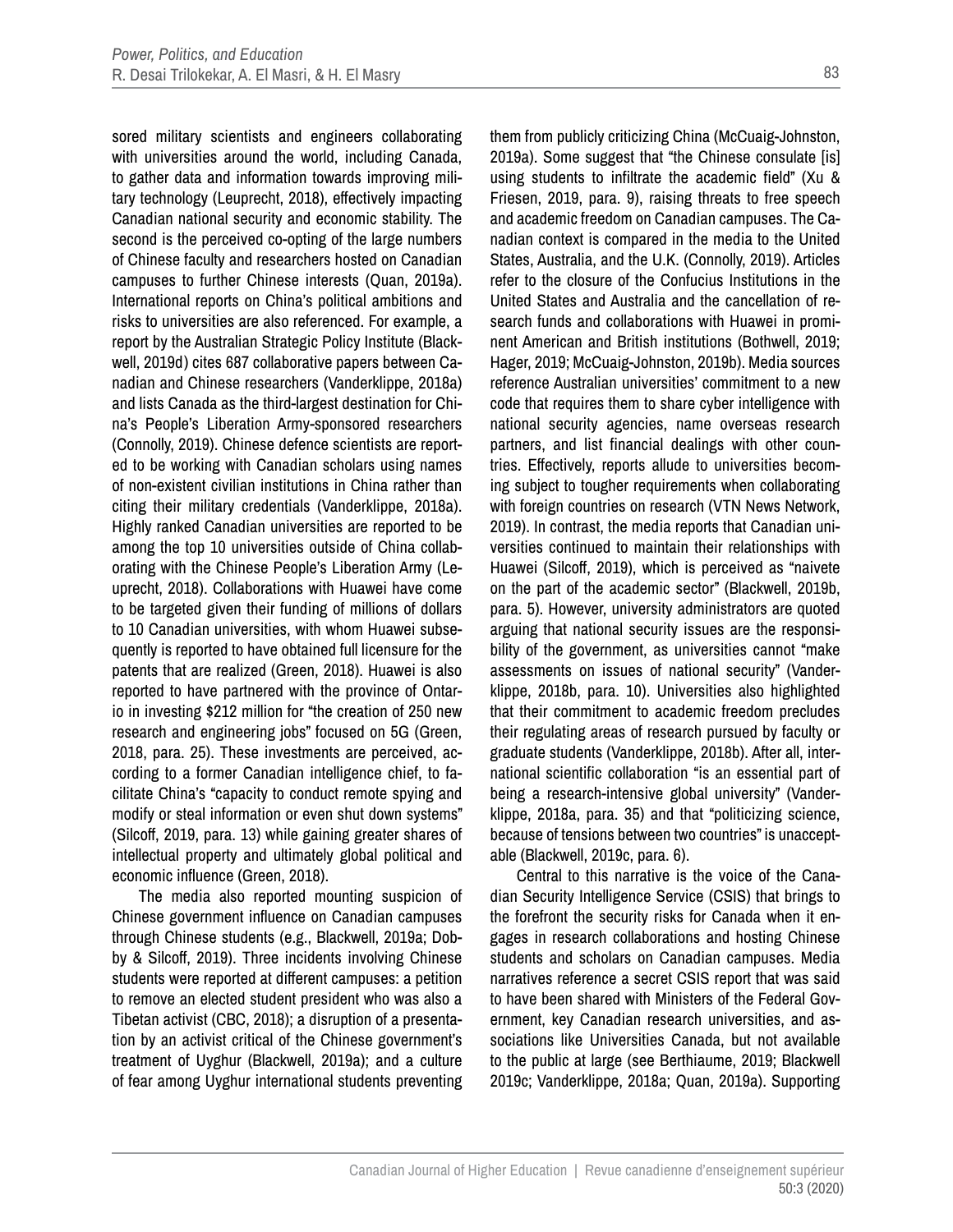the CSIS warnings are quotes in the media by faculty and subject experts in international/global affairs, public policy, and cyber security as well as select former diplomats. Several research universities and some K–12 public school boards are listed amongst these media narratives. Individual students implicated in this controversy, such as the University of Toronto Scarborough elected student president and the Uyghur international students, are also heard as voices supporting this narrative. In mobilizing this narrative, reference is made to how prominent universities in Australia, the U.K., and the United States (examples given of Oxford, Stanford, and MIT) are aligning their policies with national security agendas. The media also reported that the Chinese Embassy and Consulates reject the view of national security threats for Canada. Additionally, Universities Canada and individual Canadian universities speak to the importance of continued IE activity and collaborations between Canada and China.

### **Canadian Universities' Financial Sustainability at Risk**

This second narrative (28/74 data entries) focused on highlighting how the lucrative IE business can face tremendous economic consequences as a result of diplomatic rifts. It reported concern with the increased dependence of Canadian universities on international student revenue. It promoted better risk management strategies on the part of both Canadian institutions and the governments in light of this dependence.

The media raised concerns that the new political climate would harm student recruitment. The articles reported how the outcome of the fall-out with Saudi Arabia affected nearly 6,000 Saudi students and how "Canadian universities and colleges…lost \$140 million in revenues as a result of the sudden disappearance of all these students" (Usher, 2018, para. 1). The Council of Ontario Universities is reported as warning the public that "Ontario institutions alone stand to lose tens of millions of dollars, not including the overall economic impact from housing and living costs" (University Affairs, 2019, para. 8). Several articles speak of how this impact is felt in both small and large provinces/universities, given that this revenue represents "more than the auto parts and lumber industries in Canada" (Arabian Business, 2018, para. 14). Ultimately, reports stated a softened Saudi position "mitigated some of the anticipated cost to Canadian universities" (Friesen, 2019b, para. 7). However, media highlights that the Saudi experience exposed universities as "financially vulnerable to the vagaries of international politics and economics"(Usher, 2018, para. 7); notwithstanding, "the impact on revenue was relatively contained given that Saudi students comprised only a small component of international students" (University Affairs, 2019, para. 12). The media reported how the Saudi incident has made many wonder: What might happen if China put a "halt to the exodus of hundreds of thousands of Chinese students abroad every year?" (Usher, 2018, para. 8).

In the days following the arrest of the Huawei executive, reports spoke to how universities scrambled to assess the impact that rising Canada-China tensions could have on student enrolment, fundraising, and research. Internal records show concerns of potential "credit risks for Canadian universities" (University Affairs, 2019, para. 7). As the largest source of international students in Canada, the media further expressed concern that "some Chinese students may be deterred by the current crisis" since "Canada is…receiving bad publicity in the Chinese state media" (Bothwell, 2019, para. 13). Chinese study abroad agencies are reported to be taking defensive measures in less enthusiastically promoting Canada (Yi, 2018). Since a relationship with China is crucial to the billion-dollar IE industry, university presidents were reported as having discussed the issue privately (Friesen, 2019c). There is clear recognition that "China remains important for Canada's universities," hence, "we've [Universities Canada] been in touch with Global Affairs just so they're aware how important the relationship is to us and to Canada's economy" (as quoted in Friesen, 2019c, para. 7). Several Canadian universities with significant foreign student populations said they have yet to see evidence of a decline in Chinese enrolments (Du, 2019). However, others reported that certain specialized programs have been impacted (Vanderklippe, 2019; Quan, 2019b).

The media spoke to how concerns over possible interruptions of international student flows prompted both the federal government and universities to take measures. Federally, "the Saudi experience galvanized [federal] government attention" (Lewington, 2019, para. 19). Concerned that more than half of the international students in Canada come from just two countries, China and India, the federal government has pledged nearly \$30 million over the next five years to diversify the source countries for recruitment. The articles reported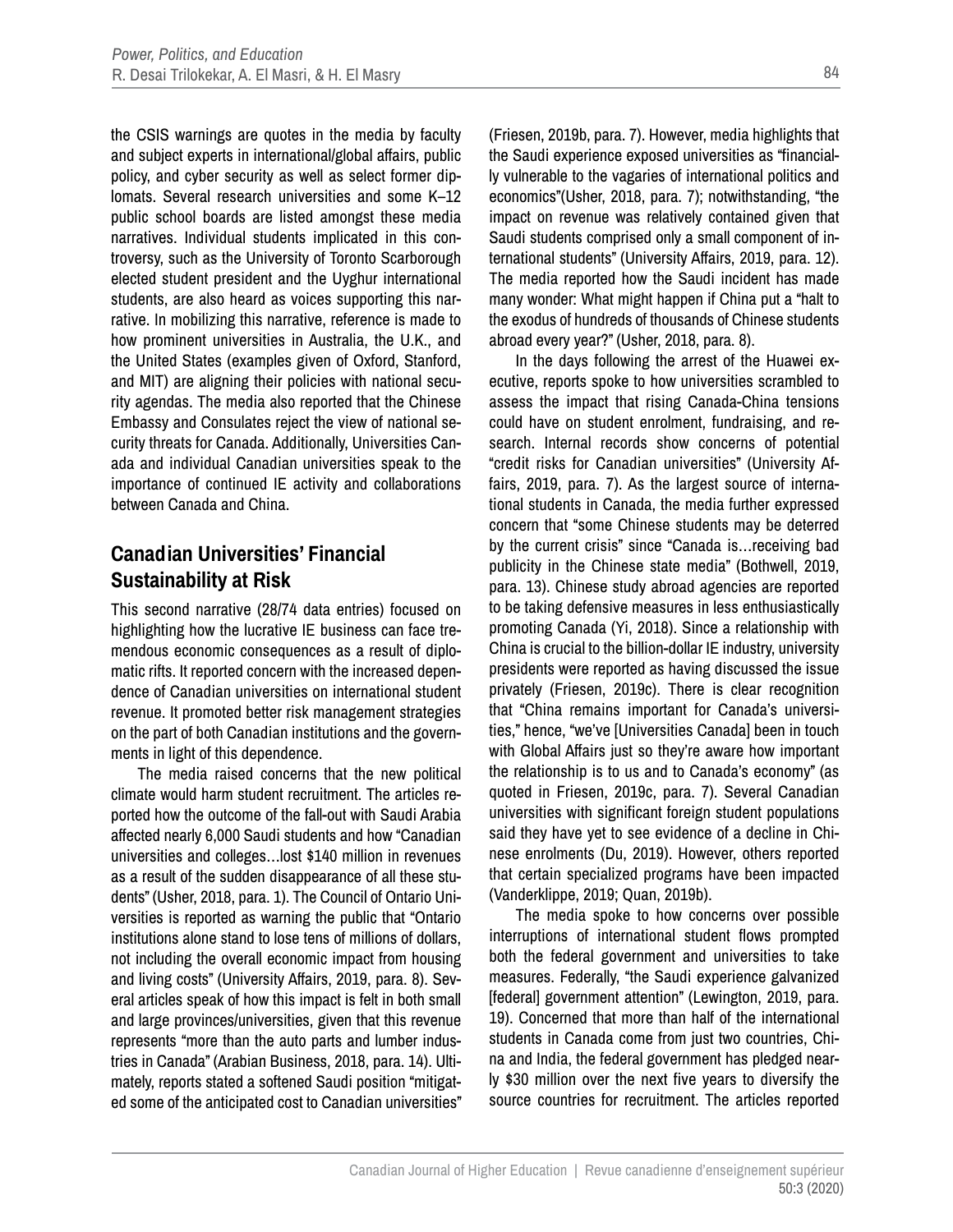how the government targets countries with a large and growing middle class that may not yet have the higher education capacity to educate all their students (Friesen, 2019a). Institutionally, Canadian universities are "adding scholarships, hiring education agents, opening overseas offices, establishing overseas partnerships and recruiting alumni as word-of-mouth ambassadors" (Lewington, 2019, para. 4) to counter stiff competition for international students, and to be agile in the current era of new geopolitics. They report that university administrators learned that "unpredictable events beyond a university's control require officials to learn to be nimble… [and] never sit comfortably with the [student] population" (Lewington, 2019, paras. 39–41).

At the forefront of mobilizing this narrative are organizations representing Canadian university interests, most notably Universities Canada, but also the Canadian Bureau of International Education, the Conference Board of Canada, and the Council of Ontario Universities. In addition are a list of individual universities—research-intensive such as Toronto, McGill, British Columbia, and Waterloo, who speak to the importance of Huawei research funding, and York, Lakehead, New Brunswick, and PEI, among others—who either enrolled students from Saudi Arabia or have large numbers of Chinese international students. Few colleges are represented—Mohawk and Niagara are examples of those who lost a number of Saudi students. Among the voices heard are those of China-specific programs, such as York's Schulich School of Business Asia Management Program, the University of British Columbia's China Council, and other China and Asia specialists who run IE programs in China. Adding to these institutional voices are those of the Teaching Hospitals and the Royal College of Physicians and Surgeons as actors that faced the negative repercussions of the Saudi Arabian government's decision to withdraw its scholarship students. This narrative is given further credence through the mention of impact studies on financial risks and associated losses produced by Moody Investor Services (Wong, 2019). The Government of Canada's voice is represented through Statistics Canada and Global Affairs Canada's policy imperative to diversify Canada's international student body. The student voice heard is that of Saudi students who speak to the disruption of their otherwise enjoyable and rich experience at Canadian higher educational institutions. There were no voices reported countering this narrative.

### **Universities Critical to Meeting Canada's Future Global Success**

The third narrative (12/74 data entries) recognized that Canada cannot afford to ignore emerging global powers. As Vice-Chancellor of the University of Waterloo, Feridun Hamdullahpur suggested, "Now it's time to move past the 'China-is-rising' narrative" and "recognize that economic winds blow to the East" (Hamdullahpur, 2019, para. 1). As China and India are predicted to overtake the United States as the world's top economies by 2030, Canadian business and civil society leaders should invest in building "Asia competencies" in language, culture, and business "so that this generation is ready to engage effectively with one of the largest economies in the world" (Davidson, 2018, para. 8). Articles suggested that "more needs to be done to ensure that the next generation of Canadians are confident, skilled and culturally prepared to engage with China in diplomacy, trade, science, education, tech and beyond" (Kim & Touch, 2019, para. 7). They stated an urgent need for Canadians to invest in

"China competencies" today, regardless of whether we consider China a friend or a foe. Now is not the time to scale back on our engagement with China. On the contrary, if we want to win our 'hundred battles,' we ought to be scaling it up. (Kim & Touch, 2019, para. 13)

Therefore, Canada should invest in educational exchanges with China (and other emerging powers) to meet its future diplomatic, trade, economic, and technological needs.

Whereas Chinese research collaborations and large student presence at Canadian universities were a source of scepticism in the first narrative, they were perceived to present opportunities for Canada here. The media reported that the value of the Chinese "alumni network to building lasting relations in China cannot be overestimated" (Davidson, 2018, para. 10). Additionally, "China's vast and growing middle class represents more than simply consumers; this is a generation of people who want to be global citizens, and they want that for their children, too" (Beck, 2018, para. 2). Therefore, Canada's educational and research connections with China "have enormous value and represent significant opportunities for our country" (Beck, 2018, para. 2). The focus,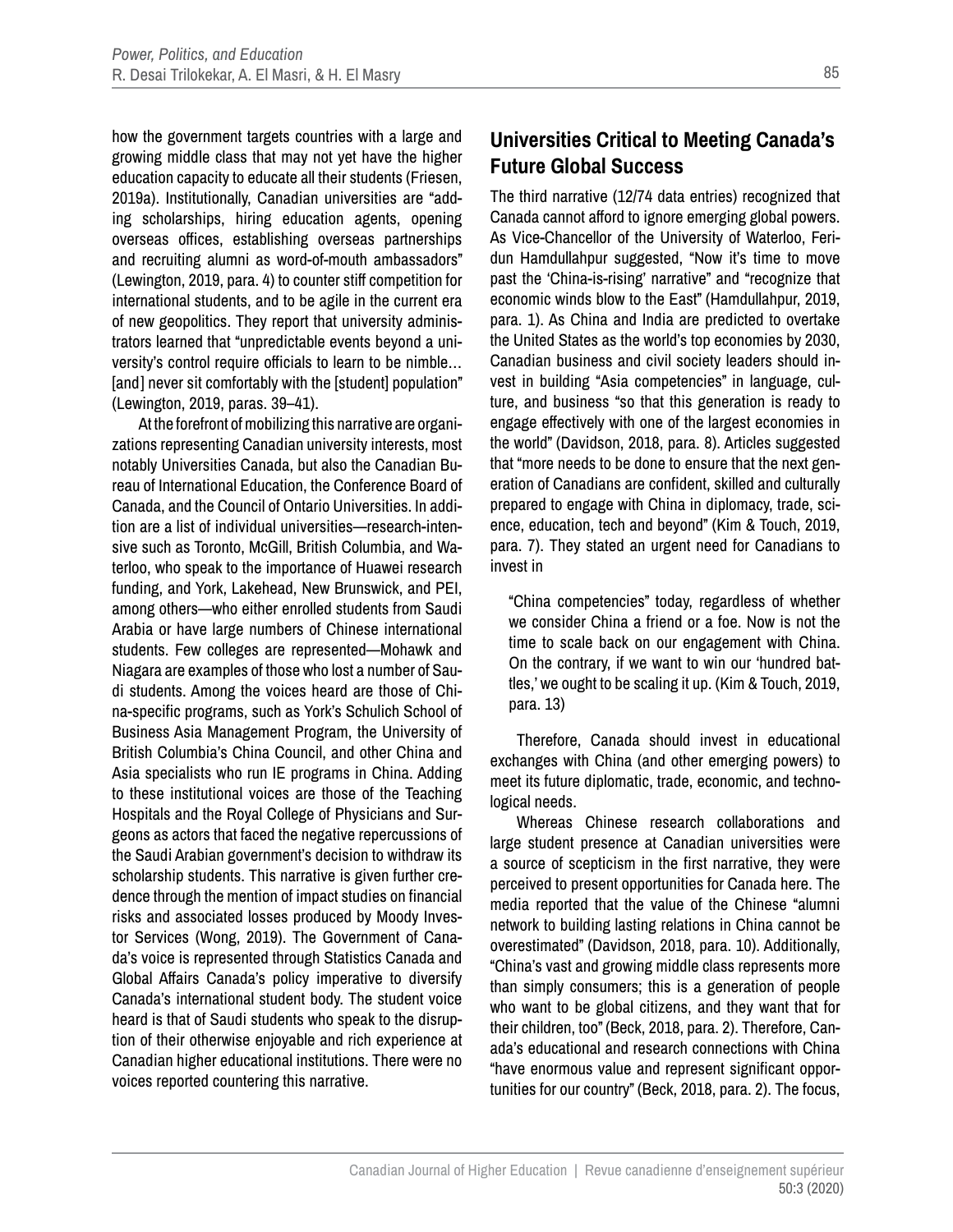the articles suggest, should be on "getting the relationship right with China as this will have both immediate and long-term consequences for Canadians" (Davidson, 2018, para. 13). The post-secondary education sector is identified as best poised to play a leadership role in fostering such partnerships and preparing the next-generation workforce to do business globally, particularly in Asia, and specifically in China. Investing in more international research and development collaborations and study abroad for Canadian students is considered crucial. Articles critique the "one-way street" in our partnership, because "Chinese students who come to Canada develop a high 'Canadian competence,' and those who return home take it with them. It's a loss for Canada and a gain for China" (Beck, 2018, para. 8). Articles urge that "universities should be at the forefront of bridging the gap [because]…if…[they] don't, our countries in the West are sure to fall behind one business venture, one research discovery and one person at a time" (Hamdullahpur, 2019, para. 17).

Supported by fewer articles, this narrative is supported by organizations invested in Canada's trade relations with Asia, mainly China. Examples include the Asia Pacific Foundation of Canada, Global Affairs Canada, Minister for Trade Diversification, and select Trade Commissioners and Canadian Ambassadors to China. Universities Canada remains an active supporter, including individual universities with collaborative programs and ventures with China. Examples include the Ottawa-Tsinghua partnership and the University of Western Ontario's research partnerships with China supported by the London mayor, London's economic development corporation, and Western's President and individual faculty members. Ironically, this narrative uses the U.K. and the United States as examples of countries that invest much more than Canada when it comes to IE relations with China. There are no student voices reported speaking to this third narrative. David Mulroney, former Canadian diplomat to China, and a few members of the Conservative party are voices mentioned as opposing this narrative.

### **Discussion**

In response to our first research question (what key issues or concerns did Canada's political strains with Saudi Arabia and China raise for Canadian universities' IE initiatives), the three media narratives illustrate the impact of (shifting) geopolitics on Canadian IE initiatives. The first narrative speaks to China's rising global power as cause for national security concerns and violation of freedom of speech and academic freedom on Canadian campuses. The national security agenda raised in this narrative is a relatively new conversation—the only other reference in the media made post-9/11, when CSIS interviewed Muslim international students indiscriminately. This is likely a reaction to how China has globally positioned itself and has consistently and concertedly invested in expanding its reach and influence. China is perceived as an indispensable and growing power with a robust soft power strategy because of how it developed its outreach (Seib, 2016). It cultivated its cultural and soft power assets—starting with sending a few pandas to zoos abroad in 1990s, to developing a sophisticated operation that ranged from hosting the Olympics in 2008 and World Expo in 2010—to build relationships and establish trade and security networks (Seib, 2016). Canada is likely influenced by the strong national security narrative in IE discourses in the United States (Campbell, 2005; Trilokekar, 2015). It is worth stressing that issues of national security, freedom of speech, and academic freedom only arise in reference to China as Saudi Arabia is not perceived to pose a (security) threat. Giving voice to CSIS, cyber security experts, and international affairs experts, the media managed to create a sense of crisis in context of this narrative, hence representing IE as a national security threat.

While the first narrative spoke to the politics of IE, the second and third narratives focused on the economic impact for Canada and its universities. Supported by (representatives of) Canadian universities, the second narrative speaks to the tremendous economic impact international students have on universities and communities, given the withdrawal of Saudi students from Canadian universities and an impending crisis if Chinese students stop enrolling in Canadian universities. It is clear that interests lie in protecting IE as a business strategy. The third narrative, while largely focused on economic benefits for Canada as a nation, is globalist in nature. It recognizes a new geopolitical order and the growing importance of Asian countries like China and argues for Canada's engagement in more active two-way educational exchanges with partner countries (unlike the one-way, inward-looking focus of the second narrative).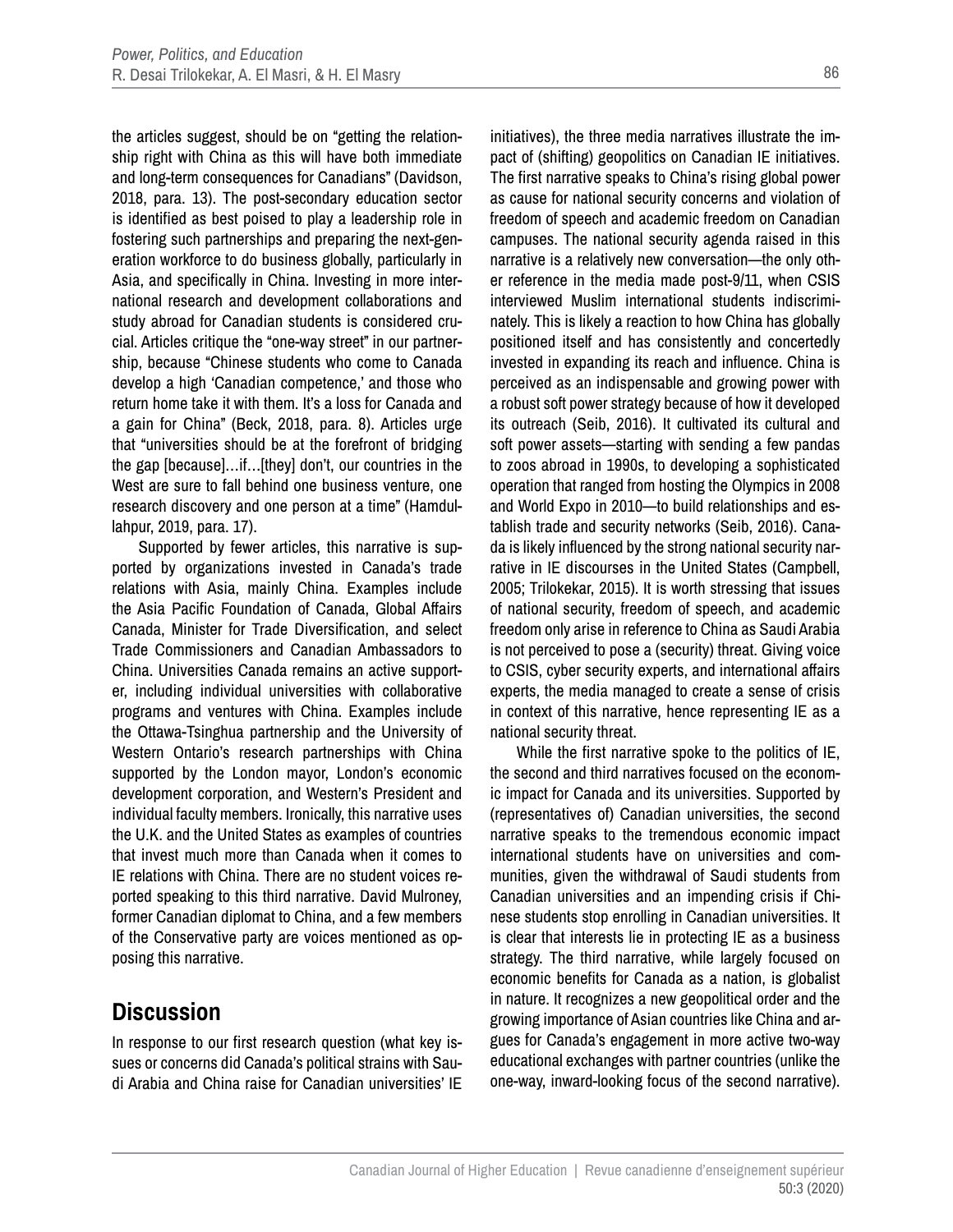It speaks to more investment in IE versus the second narrative that speaks to IE solely as income. To conclude, all three narratives address the impact of the political fall-outs with China and Saudi Arabia on Canadian universities. The focus is on distinctly different impacts: political exposure and vulnerability of Canadian universities to foreign governments; economic dependence of Canadian universities on revenue from foreign students; and the need for IE to enable Canada to remain competitive in a fast changing world of new and rising powerful economies. Media articles largely mobilize the first narrative, framing IE as a vehicle for foreign governments to infiltrate Canadian universities and society, and thus construct IE as problematic and risky.

Our second research question was: What concerns do these cases raise about Canadian approaches to IE in an era of new geopolitics? Interestingly, before the fall-out with Saudi Arabia and China, Canada's success in recruiting international students who chose Canada because of its reputation was lauded, as Canada was "especially appealing at present *given current geopolitical realities* [emphasis added]" (Hoult, 2019, para. 2). Canadian universities were perceived to be winners in comparison to competitor countries that significantly restricted immigration regulations for international students; a manifestation of counter-globalisation, anti-liberalisation and anti-immigration sentiment—results of developments like Brexit, and the election of Donald Trump as President of the United States. The so-called "Trump bump" was celebrated as "international students and faculty who might once have considered America the best place to get an education are fleeing our southern neighbour" (Paikin, 2019, para. 3). Canada capitalised on its image as "a beacon of stability, openness, tolerance and inclusion," and is "seen as an increasingly rare bright light on the world stage" (Gertler, 2016, para. 6). In a strategic soft power move, the Government of Canada's updated IE strategy was labelled: *Building on Success: International Education Strategy* (2019-2024).

The media articles, however, suggest a more cautious and critical perspective on Canada's IE approaches. This is particularly evident in the second and third narratives. The second narrative forewarns the economic vulnerability of Canadian universities as they become increasingly dependent on single markets like China or Saudi Arabia, and recommends securing this income stream by diversifying Canada's trade portfolio in education by entering new markets and diversifying its source countries of international students (GOC, 2019, p. 4). It maintains the status quo of IE as trade or business for the central purpose of protecting Canada's economic benefits. While IE may be impacted by political tensions, it is not considered an inherently political activity, nor one that is dramatically shifting in its very nature under new and emerging geopolitical contexts. The third narrative critiques Canada's short-sighted approach to IE and advocates for investment in more IE initiatives keeping borders and investments in two-way relationships yet it is motivated by securing Canadian economic interests.

While the first narrative is not directly critical of IE, it speaks to its role in raising issues of national security and academic freedom. This construction of IE could instigate a backlash against Canada's engagement in IE, as it mobilizes colonial and discriminatory narratives. Scholars warn that the construction of Chinese students as activists and China as a threat to "corrupting the core value of the Western world 'that lie at the heart of our universities' freedom" (Suspitsyna, 2015, p. 31) reproduce persistent colonial imaginaries of the Orient or the "post-colonial other" (Suspitsyna & Shalka, 2019, p. 287). Lee and Rice (2007) speak of these imageries in the media as reproducing neo-colonial and neo-racist discourses on campuses based on an individual's country of origin. Positioning China on the one hand as risky for contaminating the culture, value, and traditions of Canadian universities, and on the other hand as a threat to West's economic, academic, and political superiority epitomize the (white) fear of being engulfed by difference that upsets the assumed hierarchies of cultures, races, and ethnicities (Suspitsyna, 2015; Suspitsyna & Shalka, 2019).

There is an absence of discussion in the media that recognizes the limitations of Canada's IE approach in context of new developments. Scholars allude to how, in this new world of geopolitics, many countries have witnessed a steady—if not sharp—increase in investment in soft power resources and cultivation (McClory, 2019). The *Soft Power 30* (McClory, 2019) identifies six categories to measure and rank soft power in thirty countries, with education being a key category. Since the 1990s, international branch campuses have sprouted across Asia and the Middle East, with these regions developing as educational hubs attracting international students from within the region and offering expanded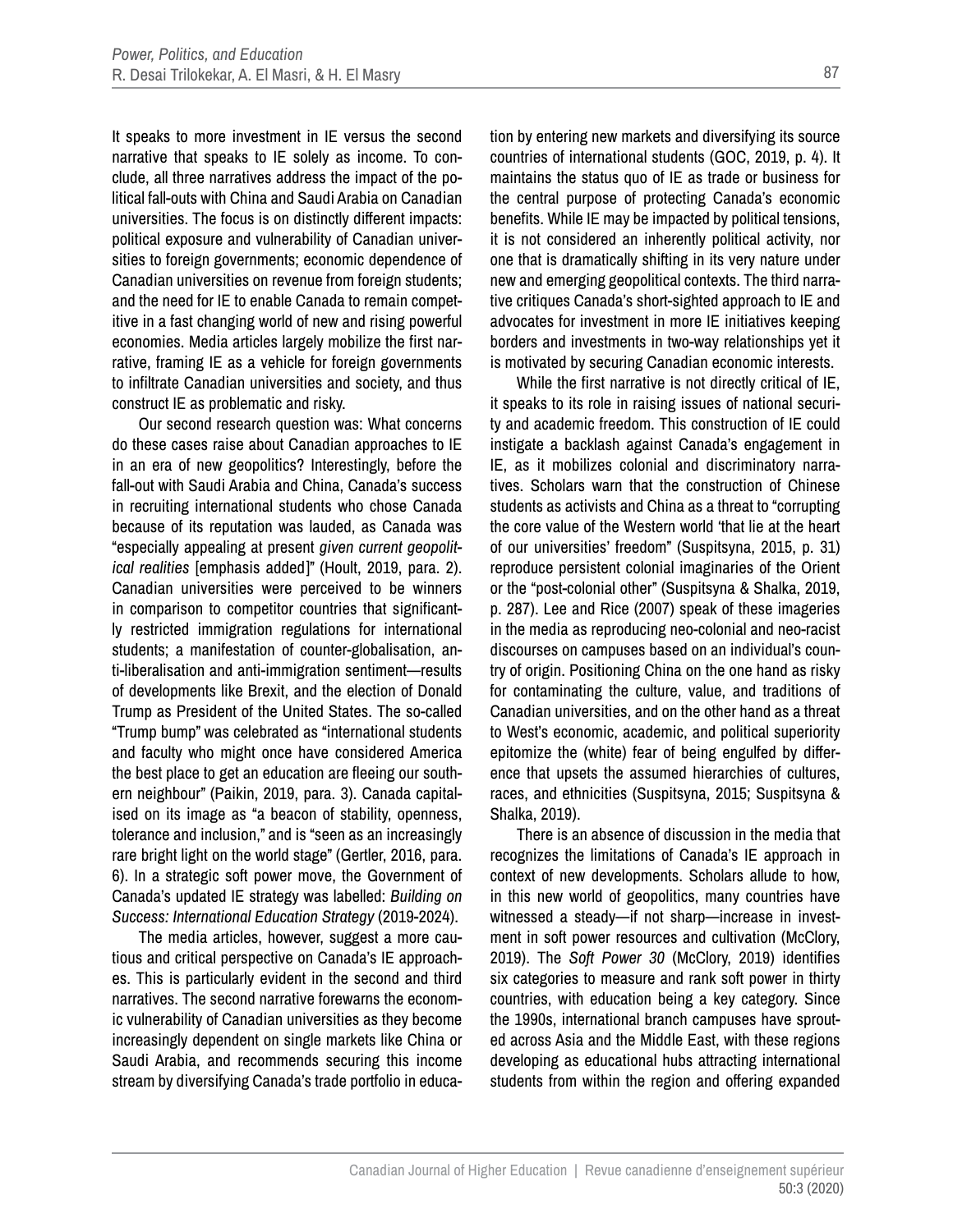opportunities for their own citizens. Asia is at the helm in engaging with the world, investing heavily in education and infrastructure, creating targeted public and cultural diplomacy programmes and initiatives, and challenging the decades old privilege of Western organizations like the Organisation for Economic Co-operation and Development (OECD) and Group of Seven (G7) and their interests (Mok, 2012; Sinclair, 2017). Sinclair (2017) proclaims that the most radical change that Canada's worldview needs to take into account is the emergence of the global South as a major driver. Palamar and Jardine (2012) and Gurry (2012) speak of India and China as the future giants of world higher education in what is spoken of as the Asian century (Morgan, 2016). China has two centrepieces to its foreign policy agenda: an ever-expanding network of Confucius Institutes and The Belt and Road Initiative allowing it to engage with 138 countries (Belt & Road Portal, 2019). It has moved away from a solely inward orientation in internationalization (importing higher education models from abroad) to a distinct outward engagement (positioning itself as emerging global models of higher education). China's rising power as a major player claiming regional and global leadership is associated with its investments in IE as soft power in its own image (Li, 2018), resulting in its attractiveness as an IE destination. This is a different world from the post-World War II world when Canada was largely advantaged in IE. Today, new mobility patterns include South-South models of collaboration, breaking the traditional South-North pattern.

In the media, there are no questions asked or challenges put forth for Canada's approaches to IE given these shifting geopolitical contexts. The university community in particular is silent, suggesting that these concerns are arguably far from the minds of most of our policy makers. How should global South initiatives and IE initiatives in Asia influence our approach to IE? How can domestic priorities of decolonization, indigenization, and equity, diversity, and inclusion within Canadian higher education redefine our approaches to IE within this new geopolitical context? What can Canadian soft power enable with regards to our engagement with IE as a political versus a purely economic enterprise? These important questions remain unaddressed. It is within this context that we recommend taking action in the form of developing a comprehensive foreign policy and IE strategy that is grounded in what we label as *engaged soft*  *power*. Engaged soft power is a reorientation of focus that acknowledges the projection and the reception of the manifestations of soft power, as a two-way street. It is based on a fundamental premise that the West no longer dominates the projection of soft power, but is also a recipient, and thus challenges earlier notions of power and hegemony. Sinclair (2017) encourages Canada to adopt "inclusive approaches, not hold on to shaky privilege," "favour multilateral approaches," and "create new partnerships of our own with key nations of the global South," urging Canada to realize that "today's uncertainty should make it clearer than ever why we need to move beyond a global perspective largely shaped by relations with the U.S. and EU" (para. 16). Canadian foreign policy has been economically focused for nearly three decades, but the current geopolitical landscape suggests the need for more informed and engaged strategy that can weather diplomatic storms and not run the risk of significant economic or political repercussions.

Our third and final question was: What implications can be drawn from these cases about Canadian university-government relations in the context of geopolitics? Media articles described university-government relations in three distinct ways. The first narrative reinforced a view that universities are direct arms of the government. In this case, media articles reference how Australian universities were asked to report collaborations with any foreign entities and how international agreements signed by universities need to come under government regulations, implying they should be in sync with the government's foreign policy priorities. Canadian universities were also portrayed as naive in operating independently of the government (Blackwell, 2019a). Media articles that spoke to the vulnerability of Canadian universities to foreign interference further stoked these sentiments by comparing governmental or organisational policies in the United States, U.K., and Australia that have "made clear that internationalisation as a goal in itself is to be secondary to the country's global advancement and security interests" (Lee, 2019, para. 1). As Marginson (2019) states, "we have been brutally reminded that politics is primary, and when government sneezes then universities catch cold. When government is threatened, or its fundamental interests are at stake, then universities will be expected to conform" (para. 1). The media alluded to secret meetings between CSIS and select Canadian universities and Universities Canada,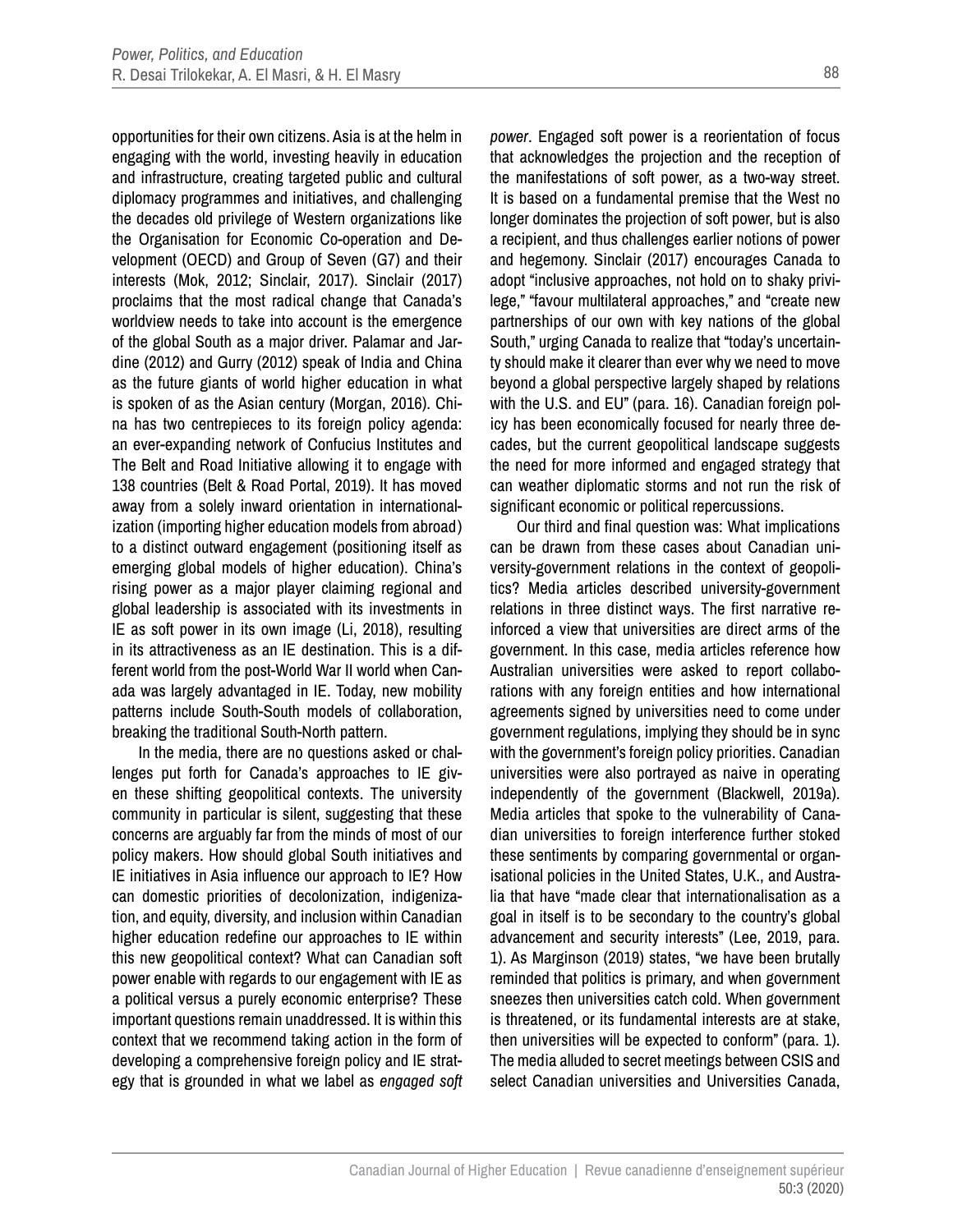however, the details about these meetings is not known. It can, however, be assumed that universities are recognizing government concerns regarding possible foreign interference. The second and third narratives reinforce the role of universities as serving broader governmental economic and trade agendas and thus, as working in cooperation with the government to secure these goals. IE is viewed here as essentially a non-political venture, pursued by both governments and universities to serve Canada's national economic interests. In this sense Canadian universities are perceived as national institutions fulfilling the broader goals of the Canadian government's interests in maintaining Canada's economic advantages, nationally and internationally.

Running through the first narrative is an implicit but oppositional perspective that universities are distinct actors from governments, whose purpose is to pursue "Science vs. Security" (Lee, 2019, para. 21), i.e., a view that sees "universities, as global knowledge producers and disseminators [that should] not [be] bordered in the changing political climate by a perceived [national] threat" (Lee, 2019, para. 16) precisely because the role of the university is distinct from that of the government. University researchers and faculty members who are invested in maintaining institutional autonomy, academic freedom, and international scientific collaboration mostly voice this view and speak of the dangers of politicizing science (see for example, Blackwell, 2019b; Vanderklippe, 2018a). This is a notion referenced as scientific globalism, which views science as universal and not bound by any political borders. Science is guided by norms established by the scientific community, and therefore the knowledge derived through scientific enquiry is accessible to all (Sá & Sabzalieva, 2018). It supports the view that "limiting international ties and curbing knowledge production within a bordered bubble will not benefit any nation-state or global society" (Lee, 2019, para. 50). While this perspective is not explicit and not one that is elaborated within the media articles, it is a view that is central to our concept of engaged soft power. Universities are the most ideal vessels for the development of an IE strategy precisely because their commitment to collaboration is boundless. As receptors of soft power projections, they engage with a multitude of perspectives, values, and ideologies—inspiring and advocating for an engaged soft power strategy. However, what is paramount is that in this endeavour universities

carve their own unique niche and role. Universities have a role to play in reminding governments that they need to engage in a foreign policy that is both outward looking and globally engaged, keep their borders open to allow mobility both in and out of their academic institutions, but perhaps most importantly, respect and allow for university autonomy and academic freedom with minimum government oversight and control of IE programs. This will allow universities to contribute to what they do best: promote free flow of ideas, collaboration, and partnership within and across people and borders.

### **Conclusion**

Canadian media coverage of educational matters tends to be strongly linked to global, national, and provincial geopolitical and socio-economic events, particularly those that are "new, controversial, and [have] an immediate impact on the public's lives and interests" (El Masri, 2020, p. 377). Our research revealed that the media actively discussed the impact of Canada's fall-out with Saudi Arabia and China on Canadian Universities. It also raised concerns about Canada's approaches to IE in two ways; first, as a risk to national security and maintaining Canada's power and hegemony as part of the western world. Second, it illustrated IE as the vehicle for Canada's economic prosperity and in turn its global economic power and hegemony. However, what the media has not achieved is a broader discussion on how Canada needs to revisit its IE objectives and approaches in light of broader geopolitical shifts. The two cases we examined serve to vividly illustrate the close tie between global politics, government foreign policy, and IE within Canadian Universities. Moving forward, Canada's approach to IE has to be visioned and imagined in the context of new and shifting geo-politics and its commitments to decolonization and the rights of Indigenous and racialized minorities. This is what we label as an engaged soft power approach, a reorientation of focus that acknowledges the projection and the reception of the manifestations of soft power, including IE, as a two-way street.

We outline three recommendations moving forward. First, Canada's approach to IE as business as usual has to change. The current context of the COVID-19 pandemic reveals gaps in Canada's IE approaches. The primary concern across governments and universities is reduced to international enrolment and subsequent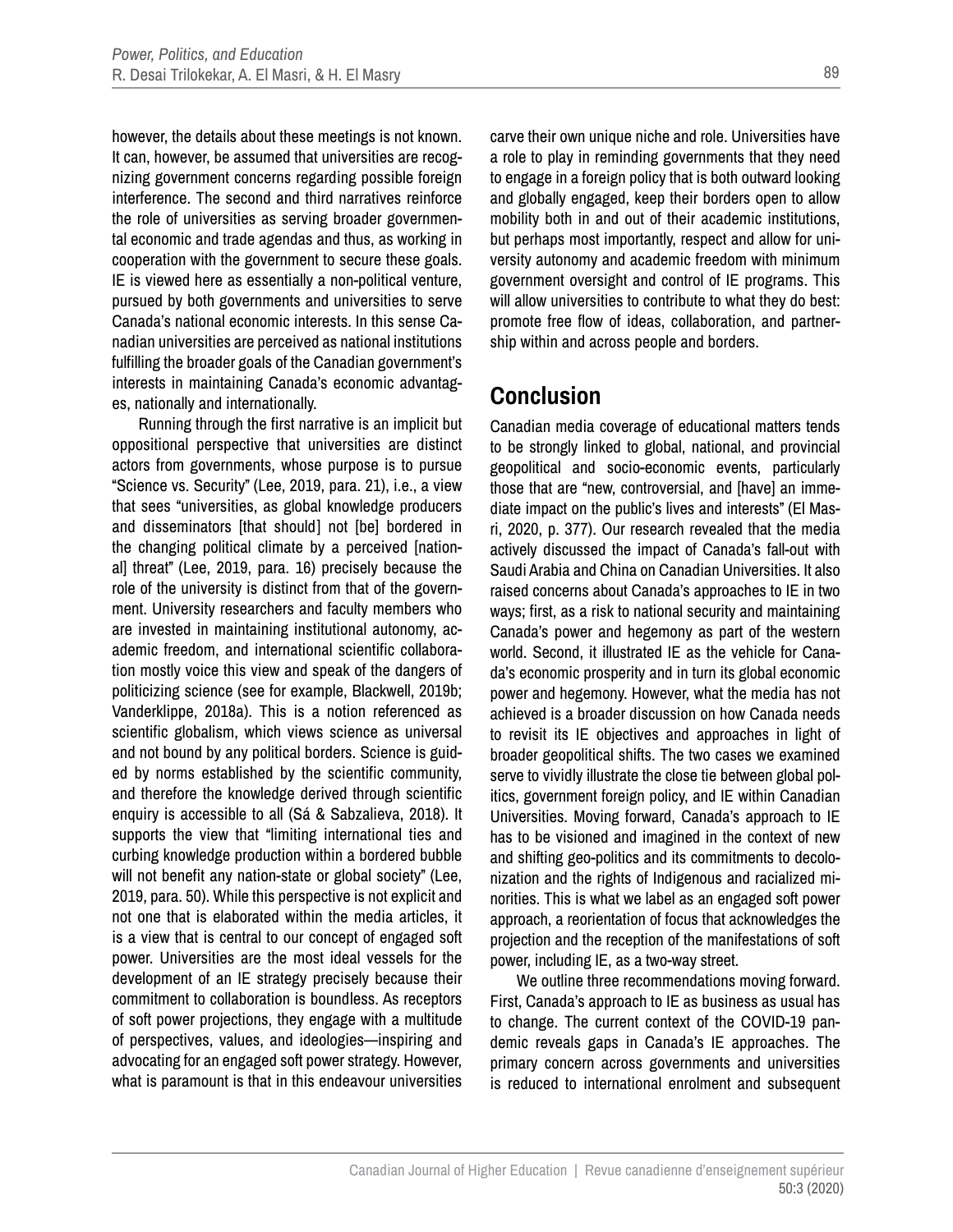loss in revenue (Usher, 2020). This sentiment speaks to a stubborn prevalence in perceiving IE as revenue generating, and assuming Canada's global attractiveness. Marginson (2019) speaks about changing global mobility trends during and post COVID-19 suggesting that part of the East-to-West student traffic will shift into East Asian mobility traffic permanently. He argues that East Asia will now rise further in IE "because of strong health and governance regimes and the bounce back factor" (para. 18). Second, in engaging IE as soft power, Canada has to challenge its basic assumptions of Western supremacy and make genuine efforts towards more collaborative, mutually beneficial partnerships. During the COVID-19 period, there have been signs of Sinophobia where Chinese students (and Canadian Chinese nationals) reported racism and anti–Asian sentiments in Canadian universities and in broader society (Moir, 2020; Leach, 2020). These sentiments speak to the limiting impact IE has had in understanding the other and our vulnerability in falling back on superior colonial Western imageries. Third, Ang et al. (2015) suggest:

…cultural diplomacy can move beyond the national interest [and towards greater mutuality] only if this move itself can be understood as being in the national interest. Further research, including in other countries and regions, is required to finesse the implications of this understanding. (p. 379)

Conversations about the need for a new IE approach in the context of geopolitics needs to be picked up by the media. This is where the role of the universities, scholars, academics, and students is paramount.

It is important to consider whose voice is present and absent in supporting media narratives. Based on the tally of media articles reviewed (see Table 1) most are from specialized newsletters that circulate among specific professionals versus that reach the general public. Also, whereas Global Affairs Canada, Universities Canada and the Canadian Bureau of Education—all organizations with vested interests in IE—respond to newspaper queries, they do not proactively put forth position statements on this subject. The actors whose voices support each of three narratives reveal their inherent investment in perpetuating them. The first narrative represents the voice of national security experts, with CSIS most prominently represented; the second, university representatives that enjoy the most direct economic gains from IE;

and the third, professionals invested in Canada-China trade relations. In examining the IE higher education policy context in Canada, El Masri (2020) observes that, while the media offered a platform for very diverse players to express opinions, access to this platform was not even. Whereas politicians, civil servants, and economic, foreign affairs, business and trade experts and professionals' voices were strongly present in the media's coverage of educational matters, the presence of faculty members, particularly post-secondary education and IE scholars, was very limited (El Masri, 2019). Similar to El Masri's (2019; 2020) findings, the voices heard in the media are mainly university upper administrators. If individual faculty researchers are quoted, they are faculty in economics, business and international affairs, while voices of faculty and scholars of post-secondary education and IE are missing. In this mediatized age, El Masri (2020) argues that the media has created new political stages and provided access to (new) actors. We concur with El Masri's (2019) call for IE scholars and faculty members to serve as public intellectuals in the media in an effort to reshape IE discourses in Canada; building awareness among the general public about IE—its value and benefits as well as the intrinsic tie between national and broader global benefits.

### **References**

- Amnesty International Canada. (2015). *UN human rights report shows that Canada is failing Indigenous peoples*. [https://www.amnesty.ca/news/public-state](https://www.amnesty.ca/news/public-statements/joint-press-release/un-human-rights-report-shows-that-canada-is-failing)[ments/joint-press-release/un-human-rights-report](https://www.amnesty.ca/news/public-statements/joint-press-release/un-human-rights-report-shows-that-canada-is-failing)[shows-that-canada-is-failing](https://www.amnesty.ca/news/public-statements/joint-press-release/un-human-rights-report-shows-that-canada-is-failing)
- Ang, I., Isar, Y. R., & Mar, P. (2015). Cultural diplomacy: Beyond the national interest? *International Journal of Cultural Policy*, *21*(4), 365–381. [https://doi.org/10.](https://doi.org/10.1080/10286632.2015.1042474) [1080/10286632.2015.1042474](https://doi.org/10.1080/10286632.2015.1042474)
- Arabian Business. (2018, August 9). How Saudi-Canada spat could end the dreams of many students. *Arabian Business*. [https://www.arabianbusiness.com/](https://www.arabianbusiness.com/education/402574-how-saudi-canada-spat-could-end-the-dreams-of-students) [education/402574-how-saudi-canada-spat-could](https://www.arabianbusiness.com/education/402574-how-saudi-canada-spat-could-end-the-dreams-of-students)[end-the-dreams-of-students](https://www.arabianbusiness.com/education/402574-how-saudi-canada-spat-could-end-the-dreams-of-students)
- Beck, S. (2018, April 17). Canadian students researchers key to ties with China. *Policy Options*. [https://](https://policyoptions.irpp. org/magazines/april-2018/canadian-students-researchers-key-ties-china/) [policyoptions.irpp. org/magazines/april-2018/cana](https://policyoptions.irpp. org/magazines/april-2018/canadian-students-researchers-key-ties-china/)[dian-students-researchers-key-ties-china/](https://policyoptions.irpp. org/magazines/april-2018/canadian-students-researchers-key-ties-china/)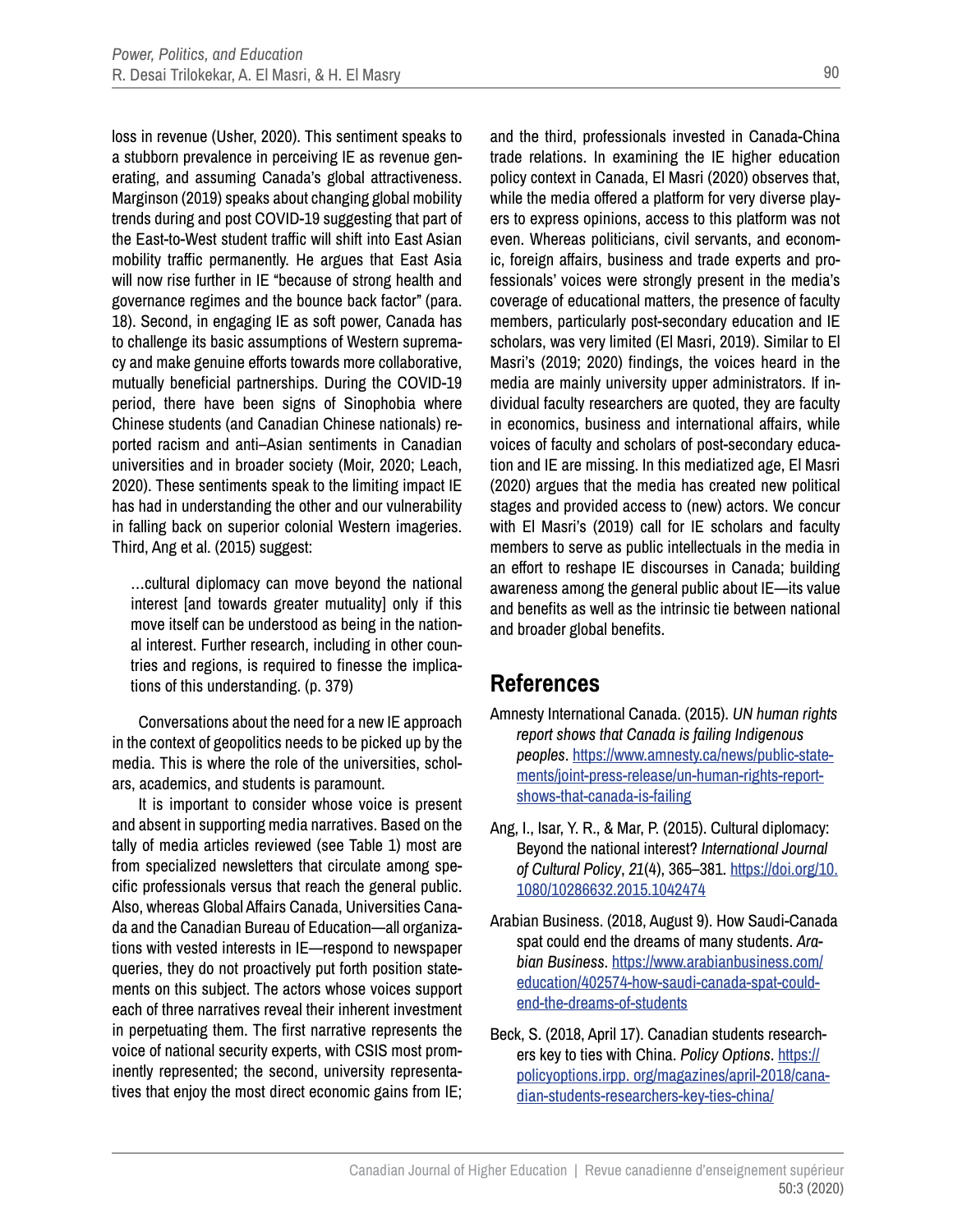- Belt and Road Portal. (2019, April 12). List of projects of the Belt and Road Initiative. *Belt and Road Initiative Official Website (Chinese)*. [https://www.yidaiyilu.](https://www.yidaiyilu.gov.cn/info/iList.jsp?tm_id=126&cat_id=10122&info_id=77298) [gov.cn/info/iList.jsp?tm\\_id=126&cat\\_id=10122&in](https://www.yidaiyilu.gov.cn/info/iList.jsp?tm_id=126&cat_id=10122&info_id=77298)[fo\\_id=77298](https://www.yidaiyilu.gov.cn/info/iList.jsp?tm_id=126&cat_id=10122&info_id=77298)
- Berthiaume, L. (2019, July 12). Chinese-Indian communities in Canada can be used for hostile-state activity: officials. *University affairs- Global News*. [https://globalnews.ca/news/5490095/canada-chi](https://globalnews.ca/news/5490095/canada-china-india-communities-hostile/)[na-india-communities-hostile/](https://globalnews.ca/news/5490095/canada-china-india-communities-hostile/)
- Blackwell, T. (2019a, February 21). Student groups call for probe of China envoys; 'Interference'; Accuse embassy on Uyghur, Tibet incidents . *National Post*. [https://nationalpost.com/news/](https://nationalpost.com/news/student-groups-call-for-ottawa-to-investigate-alleged-interference-by-chinese-officials-on-canadian-campuses) [student-groups-call-for-ottawa-to-investigate-al](https://nationalpost.com/news/student-groups-call-for-ottawa-to-investigate-alleged-interference-by-chinese-officials-on-canadian-campuses)[leged-interference-by-chinese-officials-on-canadi](https://nationalpost.com/news/student-groups-call-for-ottawa-to-investigate-alleged-interference-by-chinese-officials-on-canadian-campuses)[an-campuses](https://nationalpost.com/news/student-groups-call-for-ottawa-to-investigate-alleged-interference-by-chinese-officials-on-canadian-campuses)
- Blackwell, T. (2019b, July 12). Indicted McGill professor was caught in broad, controversial U.S. dragnet of Chinese-background scientists. *National Post*. [https://nationalpost.com/news/indicted-mcgill-pro](https://nationalpost.com/news/indicted-mcgill-professor-was-caught-in-broad-controversial-u-s-dragnet-of-chinese-background-scientists)[fessor-was-caught-in-broad-controversial-u-s-drag](https://nationalpost.com/news/indicted-mcgill-professor-was-caught-in-broad-controversial-u-s-dragnet-of-chinese-background-scientists)[net-of-chinese-background-scientists](https://nationalpost.com/news/indicted-mcgill-professor-was-caught-in-broad-controversial-u-s-dragnet-of-chinese-background-scientists)
- Blackwell, T. (2019c, July 18). 'It's kind of politicizing science'; expert's lab removal analyzed. *National Post*. [http://ezproxy.library.yorku.ca/login?url=https://](http://ezproxy.library.yorku.ca/login?url=https://www-proquest-com.ezproxy.library.yorku.ca/docview/2259742662?) [www-proquest-com.ezproxy.library.yorku.ca/](http://ezproxy.library.yorku.ca/login?url=https://www-proquest-com.ezproxy.library.yorku.ca/docview/2259742662?) [docview/2259742662?](http://ezproxy.library.yorku.ca/login?url=https://www-proquest-com.ezproxy.library.yorku.ca/docview/2259742662?)
- Blackwell, T. (2019d, July 31). Beware of rummaging colleagues, spies and foreign visitors: Unique FBI document warns academia about China threat. *National Post*. [https://nationalpost.com/news/](https://nationalpost.com/news/beware-of-rummaging-colleagues-spies-and-foreign-visitors-unique-fbi-document-warns-academia-about-china-threat) [beware-of-rummaging-colleagues-spies-and-for](https://nationalpost.com/news/beware-of-rummaging-colleagues-spies-and-foreign-visitors-unique-fbi-document-warns-academia-about-china-threat)[eign-visitors-unique-fbi-document-warns-academia](https://nationalpost.com/news/beware-of-rummaging-colleagues-spies-and-foreign-visitors-unique-fbi-document-warns-academia-about-china-threat)[about-china-threat](https://nationalpost.com/news/beware-of-rummaging-colleagues-spies-and-foreign-visitors-unique-fbi-document-warns-academia-about-china-threat)
- Bond, S., & Lemasson, J. P. (1999). *A new world of knowledge. Canadian universities and globalization*. International Development Research Centre.
- Bothwell, E. (2019, January 24). Canada fears China crisis will curtail student recruitment boom. *University Affairs*. [https://www.timeshighereducation.](https://www.timeshighereducation.com/news/canada-fears-china-crisis-will-curtail-student-recruitment-boom) [com/news/canada-fears-china-crisis-will-curtail-stu](https://www.timeshighereducation.com/news/canada-fears-china-crisis-will-curtail-student-recruitment-boom)[dent-recruitment-boom](https://www.timeshighereducation.com/news/canada-fears-china-crisis-will-curtail-student-recruitment-boom)
- Braun, V., & Clarke, V. (2006). Using thematic analysis in psychology. *Qualitative Research in Psychology*, *3*(2), 77–101. [https://doi.](https://doi.org/10.1191/1478088706qp063oa) [org/10.1191/1478088706qp063oa](https://doi.org/10.1191/1478088706qp063oa)
- Campbell, D. (2005). International education and the impact of the 'war on terrorism.' *Irish Studies in International Affairs*, *16*, 127–154. [https://www.jstor.](https://www.jstor.org/stable/30001939) [org/stable/30001939](https://www.jstor.org/stable/30001939)
- Canadian Broadcasting Corporation. (2018, August 17). *China denies role in backlash against Tibetan students' election at U of T*. CBC News. [https://www.](https://www.cbc.ca/news/canada/toronto/china-denies-role-in-backlash-against-tibetan-student-s-election-at-u-of-t-1.5021226) [cbc.ca/news/canada/toronto/china-denies-role-in](https://www.cbc.ca/news/canada/toronto/china-denies-role-in-backlash-against-tibetan-student-s-election-at-u-of-t-1.5021226)[backlash-against-tibetan-student-s-election-at-u](https://www.cbc.ca/news/canada/toronto/china-denies-role-in-backlash-against-tibetan-student-s-election-at-u-of-t-1.5021226)[of-t-1.5021226](https://www.cbc.ca/news/canada/toronto/china-denies-role-in-backlash-against-tibetan-student-s-election-at-u-of-t-1.5021226)
- Cohen, A. (2003). *While Canada slept: How we lost our place in the world*. McClelland & Stewart.
- Connolly, A. (2019, August 25). *Chinese influence in Canada 'alive and well' says student leader threatened by trolls*. Global News. [https://globalnews.ca/](https://globalnews.ca/news/5804742/chinese-influence-canada/) [news/5804742/chinese-influence-canada/](https://globalnews.ca/news/5804742/chinese-influence-canada/)
- Cull, N. J. (2019). *Public diplomacy: Foundations for global engagement in the digital age*. Polity Press.
- Davidson, P. (2018, October 12). *Opinion: Engaging with China for the long haul*. Universities Canada. [https://www.univcan.ca/media-room/media-releas](https://www.univcan.ca/media-room/media-releases/engaging-with-china-for-the-long-haul/)[es/engaging-with-china-for-the-long-haul/](https://www.univcan.ca/media-room/media-releases/engaging-with-china-for-the-long-haul/)
- Dobby, C., & Silcoff, S. (2019, February 22). Huawei vows to keep intellectual property in Canada. *The Globe and Mail*. [https://www.theglobeandmail.com/](https://www.theglobeandmail.com/business/article-huawei-promises-to-keep-intellectual-property-in-canada-as-it-makes-pr/) [business/article-huawei-promises-to-keep-intellectu](https://www.theglobeandmail.com/business/article-huawei-promises-to-keep-intellectual-property-in-canada-as-it-makes-pr/)[al-property-in-canada-as-it-makes-pr/](https://www.theglobeandmail.com/business/article-huawei-promises-to-keep-intellectual-property-in-canada-as-it-makes-pr/)
- Du, X. (2019, Mar 1). *China spat concerns UPEI students*. The Journal Pioneer. [https://www.journalpio](https://www.journalpioneer.com/news/local/china-spat-concerns-upei-students-288548/)[neer.com/news/local/china-spat-concerns-upei-stu](https://www.journalpioneer.com/news/local/china-spat-concerns-upei-students-288548/)[dents-288548/](https://www.journalpioneer.com/news/local/china-spat-concerns-upei-students-288548/)
- El Masri, A. (2019). *International education as policy: A discourse coalition framework Analysis of the construction, context, and empowerment of Ontario's international education storylines* [Unpublished doctoral dissertation]. York University.
- El Masri, A. (2020). Who speaks for international education? An Ontario case study. In R. Trilokekar, M.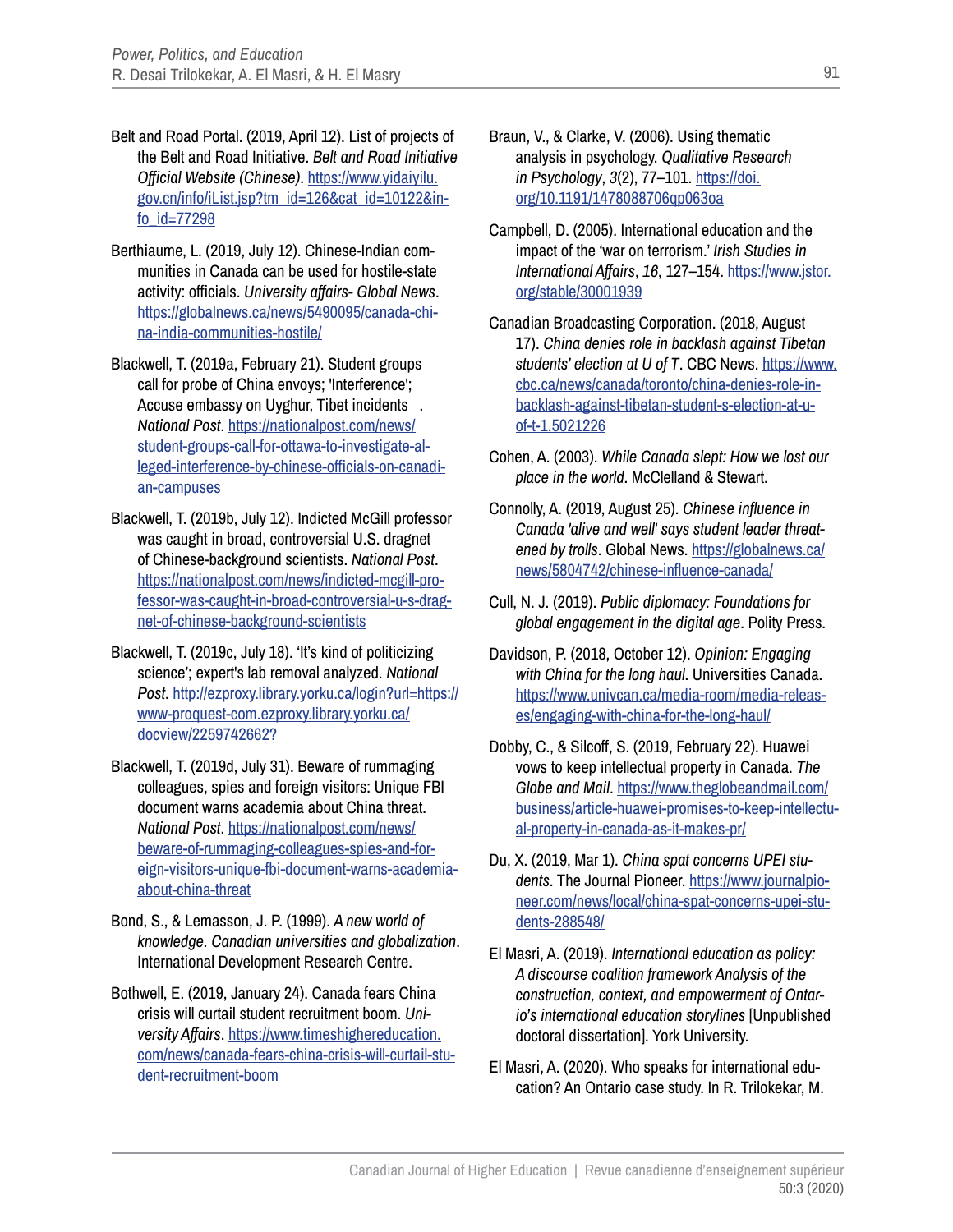Tamtik, & G. Jones (Eds.), *International education as public policy in Canada* (pp. 358–383). Mc-Gill-Queen's University Press.

- Falk, R. (2012). *Is there a new geopolitics? A new form of geopolitics is threatening to dethrone the old paradigm of a hard power, West-centric world*. AlJazeera. [https://www.aljazeera.com/opin](https://www.aljazeera.com/opinions/2012/8/13/is-there-a-new-geopolitics/)[ions/2012/8/13/is-there-a-new-geopolitics/](https://www.aljazeera.com/opinions/2012/8/13/is-there-a-new-geopolitics/)
- Foreign Policy Canada [@CanadaFP]. (2018, August 3). *Canada is gravely concerned about additional arrests of civil society and women's rights activists in #SaudiArabia, including Samar Badawi. We urge the Saudi authorities to immediately release them and all other peaceful #humanrights activists* [Tweet]. Twitter. [https://twitter.com/CanadaFP/sta](https://twitter.com/CanadaFP/status/1025383326960549889)[tus/1025383326960549889](https://twitter.com/CanadaFP/status/1025383326960549889)
- Friesen, J. (2019a, August 26). Ottawa unveils plan to attract students from broader array of countries. *The Globe and Mail*. [https://www-proquest-com.ezproxy.](https://www-proquest-com.ezproxy.library.yorku.ca/docview/2279626889) [library.yorku.ca/docview/2279626889](https://www-proquest-com.ezproxy.library.yorku.ca/docview/2279626889)
- Friesen, J. (2019b, February 4). After diplomatic spat, fewer Saudi students left Canada than initially feared. *The Globe and Mail*. [https://www.theglobeandmail.](https://www.theglobeandmail.com/canada/article-after-diplomatic-stand-off-fewer-saudi-arabian-students-left-canada/) [com/canada/article-after-diplomatic-stand-off-few](https://www.theglobeandmail.com/canada/article-after-diplomatic-stand-off-fewer-saudi-arabian-students-left-canada/)[er-saudi-arabian-students-left-canada/](https://www.theglobeandmail.com/canada/article-after-diplomatic-stand-off-fewer-saudi-arabian-students-left-canada/)
- Friesen, J. (2019c, January 7). Universities maintain relations with China to protect international-student enrolment. *The Globe and Mail*. [https://](https://www-proquest-com.ezproxy.library.yorku.ca/docview/2164069592) [www-proquest-com.ezproxy.library.yorku.ca/](https://www-proquest-com.ezproxy.library.yorku.ca/docview/2164069592) [docview/2164069592](https://www-proquest-com.ezproxy.library.yorku.ca/docview/2164069592)
- Gertler, M. (2016, July 21). A strategic moment for Canada. *The Globe and Mail*. [https://www.theglobeand](https://www.theglobeandmail.com/opinion/a-strategic-moment-for-canada/article31019860/)[mail.com/opinion/a-strategic-moment-for-canada/](https://www.theglobeandmail.com/opinion/a-strategic-moment-for-canada/article31019860/) [article31019860/](https://www.theglobeandmail.com/opinion/a-strategic-moment-for-canada/article31019860/)
- Government of Canada. Global Affairs Canada (2019). Building on Success: International Education Strategy 2019–2024. Ottawa: Global Affairs Canada. [https://www.international.gc.ca/education/assets/](https://www.international.gc.ca/education/assets/pdfs/ies-sei/Building-on-Success-International-Education-Strategy-2019-2024.pdf) [pdfs/ies-sei/Building-on-Success-International-Edu](https://www.international.gc.ca/education/assets/pdfs/ies-sei/Building-on-Success-International-Education-Strategy-2019-2024.pdf)[cation-Strategy-2019-2024.pdf](https://www.international.gc.ca/education/assets/pdfs/ies-sei/Building-on-Success-International-Education-Strategy-2019-2024.pdf)
- Graham, J. (1976). Recent growth of interest in Canadian studies abroad. *International Perspectives: Journal of Foreign Policy*, 38–42.
- Granatstein, J. L., & Bothwell, R. (1990). *Pirouette: Pierre Trudeau and Canadian foreign policy*. University of Toronto Press.
- Green, M. (2018, December 12). Huawei well-positioned in 5G race to the future. *Toronto Star*. [https://](https://www-proquest-com.ezproxy.library.yorku.ca/docview/2157923486?) [www-proquest-com.ezproxy.library.yorku.ca/](https://www-proquest-com.ezproxy.library.yorku.ca/docview/2157923486?) [docview/2157923486?](https://www-proquest-com.ezproxy.library.yorku.ca/docview/2157923486?)
- Gunn, A., & Mintrom, M. (2017). *The changing shape of global higher education geopolitics*. University World News. [https://www.universityworldnews.com/](https://www.universityworldnews.com/post.php?story=20170529151430202) [post.php?story=20170529151430202](https://www.universityworldnews.com/post.php?story=20170529151430202)
- Gurry, M. (2012). India, the new centre of gravity: Australia–India relations under the Howard government. *South Asia: Journal of South Asian Studies*, *35*(2), 282–305. [https://doi.org/10.1080/00856401.2011.6](https://doi.org/10.1080/00856401.2011.633299) [33299](https://doi.org/10.1080/00856401.2011.633299)
- Hager, M. (2019, January 28). Huawei CFO defends partnerships between company, universities. *The Globe and Mail*. [https://www.theglobeandmail.](https://www.theglobeandmail.com/canada/article-meng-defends-university-huawei-partnerships/) [com/canada/article-meng-defends-university-hua](https://www.theglobeandmail.com/canada/article-meng-defends-university-huawei-partnerships/)[wei-partnerships/](https://www.theglobeandmail.com/canada/article-meng-defends-university-huawei-partnerships/)
- Hamdullahpur, F. (2019, January 25). How universities can lead our country into a new economic world. *The Globe and Mail*. [https://www.theglobeandmail.](https://www.theglobeandmail.com/business/commentary/article-how-universities-can-lead-our-country-into-a-new-economic-world/) [com/business/commentary/article-how-universities](https://www.theglobeandmail.com/business/commentary/article-how-universities-can-lead-our-country-into-a-new-economic-world/)[can-lead-our-country-into-a-new-economic-world/](https://www.theglobeandmail.com/business/commentary/article-how-universities-can-lead-our-country-into-a-new-economic-world/)
- Hayden, C. (2012) *The rhetoric of soft power: Public diplomacy in global contexts*. Lexington Books.
- Hayhoe, R. (1989). *China's universities and the open door*. OISE Press.
- Hill, C., & Beadle, S. (2014). *The art of attraction: Soft power and the UK's role in the world*. The British Academy.
- Hoult, J. (2019, February 15). *Another record year for Canadian international education* [Press release]. Canadian Bureau for International Education. [https://cbie.ca/another-record-year-for-canadian-in](https://cbie.ca/another-record-year-for-canadian-international-education/)[ternational-education/](https://cbie.ca/another-record-year-for-canadian-international-education/)
- Jones, B. (2017, November 28). *Order from chaos: The new geopolitics*. Brookings Institution. [https://www.](https://www.brookings.edu/blog/order-from-chaos/2017/11/28/the-new-geopolitics/) [brookings.edu/blog/order-from-chaos/2017/11/28/](https://www.brookings.edu/blog/order-from-chaos/2017/11/28/the-new-geopolitics/) [the-new-geopolitics/](https://www.brookings.edu/blog/order-from-chaos/2017/11/28/the-new-geopolitics/)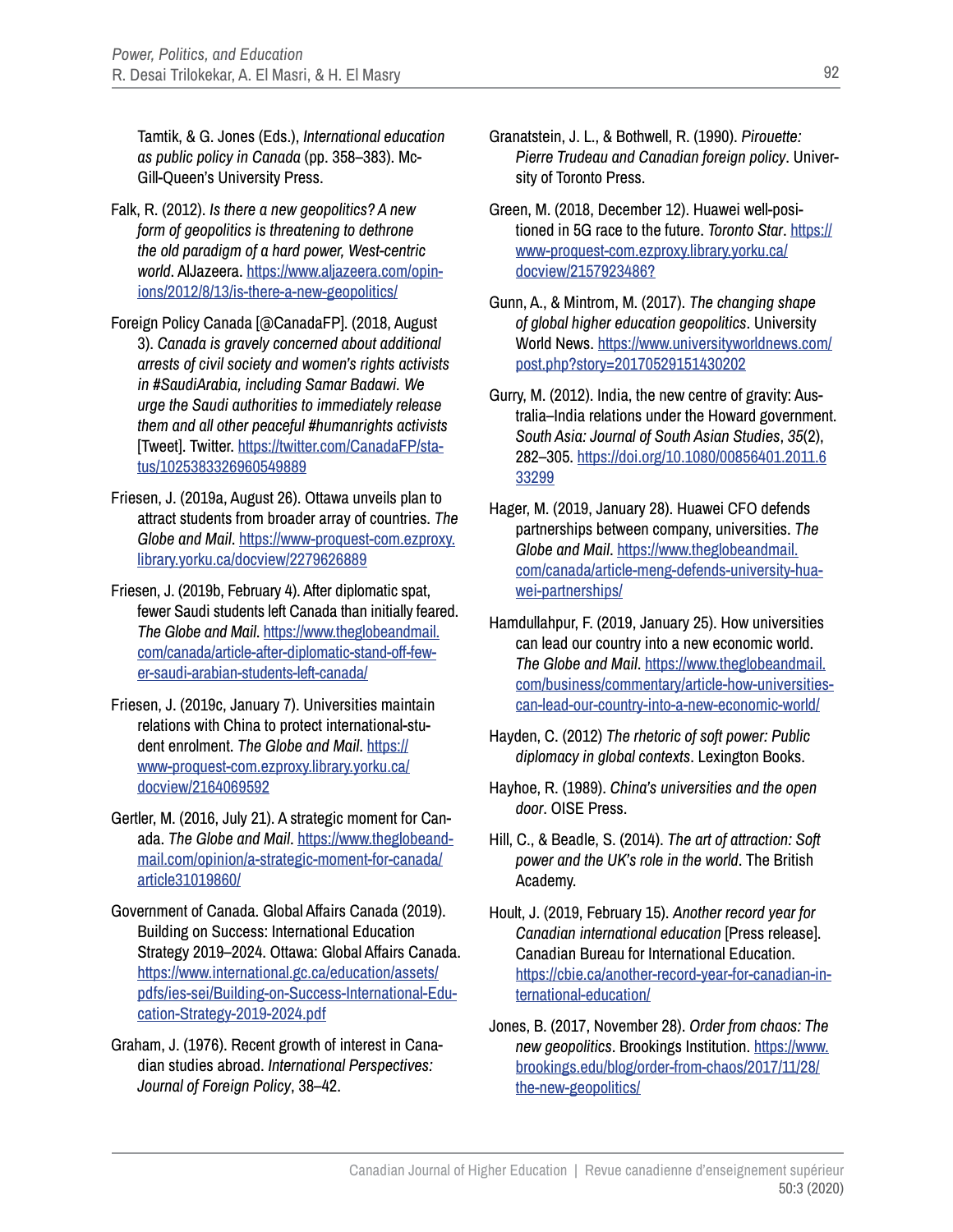- Kim, D., & Touch, D. (2019, August 23). Having young Canadians in China is valuable as tensions rise. *Policy Options*. [https://policyoptions.irpp. org/maga](https://policyoptions.irpp. org/magazines/august-2019/having-young-canadians-in-china-is-valuable-as-tensions-rise/)[zines/august-2019/having-young-canadians-in-chi](https://policyoptions.irpp. org/magazines/august-2019/having-young-canadians-in-china-is-valuable-as-tensions-rise/)[na-is-valuable-as-tensions-rise/](https://policyoptions.irpp. org/magazines/august-2019/having-young-canadians-in-china-is-valuable-as-tensions-rise/)
- Leach, J. (2020, 14 May). From SARS to COVID-19: Putting the spotlight on anti-Asian racism. Ryerson Today. [https://www.ryerson.ca/news-events/](https://www.ryerson.ca/news-events/news/2020/05/from-sars-to-covid-19-putting-the-spotlight-on-anti-asian-racism/) [news/2020/05/from-sars-to-covid-19-putting-the](https://www.ryerson.ca/news-events/news/2020/05/from-sars-to-covid-19-putting-the-spotlight-on-anti-asian-racism/)[spotlight-on-anti-asian-racism/](https://www.ryerson.ca/news-events/news/2020/05/from-sars-to-covid-19-putting-the-spotlight-on-anti-asian-racism/)
- Lee, J. (2019, November 9). *Universities, neo-nationalism and the 'China threat'*. University World News. [https://www.universityworldnews.com/post.php?sto](https://www.universityworldnews.com/post.php?story=20191105074754722)[ry=20191105074754722](https://www.universityworldnews.com/post.php?story=20191105074754722)
- Lee, J. L., & Rice, C. (2007). Welcome to America? International student perceptions of discrimination. *Higher Education*, *53*, 381–409. [https://doi.](https://doi.org/10.1007/s10734-005-4508-3) [org/10.1007/s10734-005-4508-3](https://doi.org/10.1007/s10734-005-4508-3)
- Leuprecht, C. (2018, November 12). China's silent invasion of western universities. *Toronto Star*. [https://](https://www.thestar.com/opinion/contributors/2018/11/12/chinas-silent-invasion-of-western-universities.html) [www.thestar.com/opinion/contributors/2018/11/12/](https://www.thestar.com/opinion/contributors/2018/11/12/chinas-silent-invasion-of-western-universities.html) [chinas-silent-invasion-of-western-universities.html](https://www.thestar.com/opinion/contributors/2018/11/12/chinas-silent-invasion-of-western-universities.html)
- Lewington, J. (2019, November 4). Why universities are trying to recruit overseas students from as many places as possible. *Maclean's*. [https://www.ma](https://www.macleans.ca/education/why-universities-are-trying-to-diversify-where-overseas-students-come-from/)[cleans.ca/education/why-universities-are-trying-to](https://www.macleans.ca/education/why-universities-are-trying-to-diversify-where-overseas-students-come-from/)[diversify-where-overseas-students-come-from/](https://www.macleans.ca/education/why-universities-are-trying-to-diversify-where-overseas-students-come-from/)
- Li, E. (2018, August 20). *The rise and fall of soft power*. Foreign Policy. [https://foreignpolicy.com/2018/08/20/](https://foreignpolicy.com/2018/08/20/the-rise-and-fall-of-soft-power/) [the-rise-and-fall-of-soft-power/](https://foreignpolicy.com/2018/08/20/the-rise-and-fall-of-soft-power/)
- Lowndes, V. (2016). Storytelling and narrative in policymaking. In G. Stoker & M. Evans (Eds.), *Evidence based policymaking in the social sciences: Methods that matter* (pp. 103–122). Policy Press.
- Marginson, S. (2019, November 16). *How should universities respond to the new Cold War?* University World News. [https://www.universityworldnews.com/](https://www.universityworldnews.com/post.php?story=20191112103413758) [post.php?story=20191112103413758](https://www.universityworldnews.com/post.php?story=20191112103413758)
- Mai, D. (2015, April 2). *Education drives America's strongest soft power resource*. The HOYA. [https://](https://www.thehoya.com/education-drives-americas-strongest-soft-power-resource/) [www.thehoya.com/education-drives-americas-stron](https://www.thehoya.com/education-drives-americas-strongest-soft-power-resource/)[gest-soft-power-resource/](https://www.thehoya.com/education-drives-americas-strongest-soft-power-resource/)
- McCartney, D. (2016). Inventing international students: Exploring discourses in international student policy talk, 1945–75. *Historical Studies in Education*, *28*(2), 1–27. [https://doi.org/10.32316/hse/rhe.](https://doi.org/10.32316/hse/rhe.v28i2.4457) [v28i2.4457](https://doi.org/10.32316/hse/rhe.v28i2.4457)
- McClory, J. (2019). *The soft power 30: A global ranking of soft power*. USC Center for Public Diplomacy. [https://softpower30.com/wp-content/up](https://softpower30.com/wp-content/uploads/2019/10/The-Soft-Power-30-Report-2019-1.pdf)[loads/2019/10/The-Soft-Power-30-Report-2019-1.](https://softpower30.com/wp-content/uploads/2019/10/The-Soft-Power-30-Report-2019-1.pdf) [pdf](https://softpower30.com/wp-content/uploads/2019/10/The-Soft-Power-30-Report-2019-1.pdf)
- McCuaig-Johnston, M. (2019a). *Canada's universities and colleges are navigating challenges created by China*. Hill Times Opinion. [https://www.hilltimes.](https://www.hilltimes.com/2019/09/09/canadas-universities-and-colleges-are-navigating-challenges-created-by-china/213593) [com/2019/09/09/canadas-universities-and-col](https://www.hilltimes.com/2019/09/09/canadas-universities-and-colleges-are-navigating-challenges-created-by-china/213593)[leges-are-navigating-challenges-created-by-chi](https://www.hilltimes.com/2019/09/09/canadas-universities-and-colleges-are-navigating-challenges-created-by-china/213593)[na/213593](https://www.hilltimes.com/2019/09/09/canadas-universities-and-colleges-are-navigating-challenges-created-by-china/213593)
- McCuaig-Johnston, M. (2019b). Now is not the time to expand research partnerships with Huawei. *The Globe and Mail*. [https://www.theglobeandmail.com/](https://www.theglobeandmail.com/opinion/article-now-is-not-the-time-to-be-expanding-research-partnerships-with-huawei/) [opinion/article-now-is-not-the-time-to-be-expanding](https://www.theglobeandmail.com/opinion/article-now-is-not-the-time-to-be-expanding-research-partnerships-with-huawei/)[research-partnerships-with-huawei/](https://www.theglobeandmail.com/opinion/article-now-is-not-the-time-to-be-expanding-research-partnerships-with-huawei/)
- Moir, M (2020, 27 May). *Despite hesitations, these Chinese students say they still plan to study in Canada*. University Affairs. [https://www.universityaffairs.ca/](https://www.universityaffairs.ca/news/news-article/despite-hesitations-these-chinese-students-say-they-still-plan-to-study-in-canada/ ) [news/news-article/despite-hesitations-these-chi](https://www.universityaffairs.ca/news/news-article/despite-hesitations-these-chinese-students-say-they-still-plan-to-study-in-canada/ )[nese-students-say-they-still-plan-to-study-in-canada/](https://www.universityaffairs.ca/news/news-article/despite-hesitations-these-chinese-students-say-they-still-plan-to-study-in-canada/ )
- Mok, K. H. (2012). Cooperation and competition in tango: Transnationalization of higher education and the emergence of regulatory regionalism in Asia. In J. Hawkins, K. Mok, & D. Neubauer (Eds.), *Higher education regionalization in Asia Pacific: Implications for governance, citizenship and university transformation* (pp. 137–160). Palgrave Macmillan.
- Morgan, J. (2016, June 16). *Can India and China dominate HE in the 21st century?* Times Higher Education. [https://www.timeshighereducation.com/](https://www.timeshighereducation.com/features/can-india-and-china-dominate-higher-education-in-the-twenty-first-century) [features/can-india-and-china-dominate-higher-edu](https://www.timeshighereducation.com/features/can-india-and-china-dominate-higher-education-in-the-twenty-first-century)[cation-in-the-twenty-first-century](https://www.timeshighereducation.com/features/can-india-and-china-dominate-higher-education-in-the-twenty-first-century)
- Newspapers Canada. (2016). *Circulation report: Daily newspapers 2015*. [http://newspaperscanada.ca/](http://newspaperscanada.ca/wp-content/uploads/2016/06/2015-Daily-Newspaper-Circulation-Report-REPORT_FINAL.pdf) [wp-content/uploads/2016/06/2015-Daily-Newspa](http://newspaperscanada.ca/wp-content/uploads/2016/06/2015-Daily-Newspaper-Circulation-Report-REPORT_FINAL.pdf)[per-Circulation-Report-REPORT\\_FINAL.pdf](http://newspaperscanada.ca/wp-content/uploads/2016/06/2015-Daily-Newspaper-Circulation-Report-REPORT_FINAL.pdf)

Nye, J. S. (1990). Soft power. *Foreign Policy*, *80*,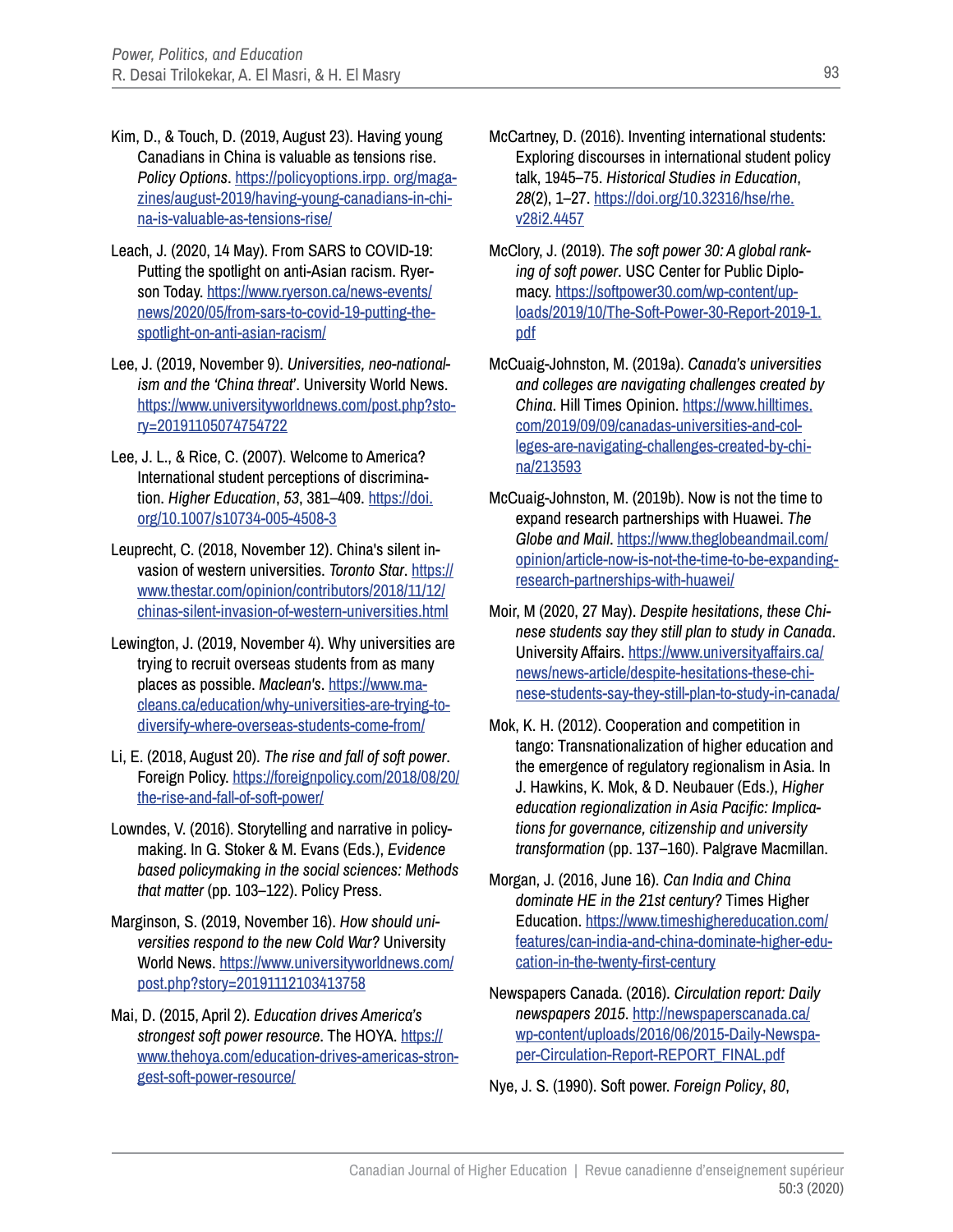### 153–171. <https://doi.org/10.2307/1148580>

- Nye, J. S. (2008). Public diplomacy and soft power. *The ANNALS of the American Academy of Political and Social Science*, *616*(1), 94–109. [https://doi.](https://doi.org/10.1177/0002716207311699) [org/10.1177/0002716207311699](https://doi.org/10.1177/0002716207311699)
- Paikin, S. (2019, May 8). *Why depending on international students is a double-edged sword for Ontario schools*. TVO Opinion. [https://www.tvo.org/article/](https://www.tvo.org/article/why-depending-on-international-students-is-a-double-edged-sword-for-ontario-schools#:~:text=Why%20depending%20on%20international%20students%20is%20a%20double-edged,students%20are%20picking%20up%20our%20government%E2%80%99s%20fi) [why-depending-on-international-students-is-a-dou](https://www.tvo.org/article/why-depending-on-international-students-is-a-double-edged-sword-for-ontario-schools#:~:text=Why%20depending%20on%20international%20students%20is%20a%20double-edged,students%20are%20picking%20up%20our%20government%E2%80%99s%20fi)[ble-edged-sword-for-ontario-schools#:~:tex](https://www.tvo.org/article/why-depending-on-international-students-is-a-double-edged-sword-for-ontario-schools#:~:text=Why%20depending%20on%20international%20students%20is%20a%20double-edged,students%20are%20picking%20up%20our%20government%E2%80%99s%20fi)[t=Why%20depending%20on%20international%20](https://www.tvo.org/article/why-depending-on-international-students-is-a-double-edged-sword-for-ontario-schools#:~:text=Why%20depending%20on%20international%20students%20is%20a%20double-edged,students%20are%20picking%20up%20our%20government%E2%80%99s%20fi) [students%20is%20a%20double-edged,students%20](https://www.tvo.org/article/why-depending-on-international-students-is-a-double-edged-sword-for-ontario-schools#:~:text=Why%20depending%20on%20international%20students%20is%20a%20double-edged,students%20are%20picking%20up%20our%20government%E2%80%99s%20fi) [are%20picking%20up%20our%20govern](https://www.tvo.org/article/why-depending-on-international-students-is-a-double-edged-sword-for-ontario-schools#:~:text=Why%20depending%20on%20international%20students%20is%20a%20double-edged,students%20are%20picking%20up%20our%20government%E2%80%99s%20fi)[ment%E2%80%99s%20financial%20slack](https://www.tvo.org/article/why-depending-on-international-students-is-a-double-edged-sword-for-ontario-schools#:~:text=Why%20depending%20on%20international%20students%20is%20a%20double-edged,students%20are%20picking%20up%20our%20government%E2%80%99s%20fi)
- Palamar, S., & Jardine, E. (2012). Does Canada need a new Asia policy? *Canadian Foreign Policy Journal*, *18*(3), 251–263. [https://doi.org/10.1080/11926422.2](https://doi.org/10.1080/11926422.2012.741050) [012.741050](https://doi.org/10.1080/11926422.2012.741050)
- Peterson, P. M. (2014). Diplomacy and education: A changing global landscape. *International Higher Education*, *75*, 2–3. [https://doi.org/10.6017/](https://doi.org/10.6017/ihe.2014.75.5410) [ihe.2014.75.5410](https://doi.org/10.6017/ihe.2014.75.5410)
- Quan, D. (2019a, August 13). 'Significant and clear' threat: What Canada's spy chief says about China behind closed doors. *National Post*. [https://national](https://nationalpost.com/news/canada/significant-and-clear-threat-what-canadas-spy-chief-says-about-china-behind-closed-doors)[post.com/news/canada/significant-and-clear-threat](https://nationalpost.com/news/canada/significant-and-clear-threat-what-canadas-spy-chief-says-about-china-behind-closed-doors)[what-canadas-spy-chief-says-about-china-behind](https://nationalpost.com/news/canada/significant-and-clear-threat-what-canadas-spy-chief-says-about-china-behind-closed-doors)[closed-doors](https://nationalpost.com/news/canada/significant-and-clear-threat-what-canadas-spy-chief-says-about-china-behind-closed-doors)
- Quan, D. (2019b, November 07). Meng Wanzhou arrest caused UBC leaders concern over enrolment, fundraising, internal documents show. *National Post*. [https://nationalpost.com/news/meng-wan](https://nationalpost.com/news/meng-wanzhou-arrest-caused-ubc-leaders-concern-over-enrolment-fundraising-internal-documents-show)[zhou-arrest-caused-ubc-leaders-concern-over-enrol](https://nationalpost.com/news/meng-wanzhou-arrest-caused-ubc-leaders-concern-over-enrolment-fundraising-internal-documents-show)[ment-fundraising-internal-documents-show](https://nationalpost.com/news/meng-wanzhou-arrest-caused-ubc-leaders-concern-over-enrolment-fundraising-internal-documents-show)
- Sá, C., & Sabzalieva, E. (2018). Scientific nationalism in a globalizing world. In B. Cantwell, H. Coates, & R. King (eEs.), *Handbook on the politics of higher education* (pp. 130–148). Edward Elgar Publishing.
- Saraisky, N. (2015). Analyzing public discourse: Using media content analysis to understand the policy process. *Current Issues in Comparative Education*, *18*(1), 26–41. <https://eric.ed.gov/?id=EJ1095584>
- Seib, P. M. (2016). *The future of diplomacy.* Polity Press.
- Shute, J. (1999). From here to there and back again: International outreach in the Canadian university. In S. L. Bond & J. P. Lemasson (Eds.), *A new world of knowledge: Canadian universities and globalization* (pp. 21–44). International Development Research Centre. [https://idl-bnc-idrc.dspacedirect.org/](https://idl-bnc-idrc.dspacedirect.org/bitstream/handle/10625/26271/IDL-26271.pdf?sequence=1) [bitstream/handle/10625/26271/IDL-26271.pdf?se](https://idl-bnc-idrc.dspacedirect.org/bitstream/handle/10625/26271/IDL-26271.pdf?sequence=1)[quence=1](https://idl-bnc-idrc.dspacedirect.org/bitstream/handle/10625/26271/IDL-26271.pdf?sequence=1)
- Silcoff, S. (2019, January 19). Canadian universities continuing R&D funding partnerships with controversial telecom. *The Globe and Mail*. [https://www.](https://www.theglobeandmail.com/business/article-canadian-universities-continuing-rd-funding-partnerships-with/) [theglobeandmail.com/business/article-canadian-uni](https://www.theglobeandmail.com/business/article-canadian-universities-continuing-rd-funding-partnerships-with/)[versities-continuing-rd-funding-partnerships-with/](https://www.theglobeandmail.com/business/article-canadian-universities-continuing-rd-funding-partnerships-with/)
- Sinclair, J. (2017). *Geopolitical policy challenges on a new Canadian path*. Policy Options. [https://policy](https://policyoptions.irpp. org/magazines/may-2017/geopolitical-policy-challenges-on-a-new-canadian-path/)[options.irpp. org/magazines/may-2017/geopoliti](https://policyoptions.irpp. org/magazines/may-2017/geopolitical-policy-challenges-on-a-new-canadian-path/)[cal-policy-challenges-on-a-new-canadian-path/](https://policyoptions.irpp. org/magazines/may-2017/geopolitical-policy-challenges-on-a-new-canadian-path/)
- Stack, M. (2007). Representing school success and failure: Media coverage of international tests. *Policy Futures in Education*, *5*(1), 100–110. [https://doi.](https://doi.org/10.2304/pfie.2007.5.1.100) [org/10.2304/pfie.2007.5.1.100](https://doi.org/10.2304/pfie.2007.5.1.100)
- Stein, S., & Andreotti, V. (2015). Cash, competition, or charity: International students and the global imaginary. *Higher Education*, *72*(2), 225–239. [https://doi.](https://doi.org/10.1007/s10734-015-9949-8) [org/10.1007/s10734-015-9949-8](https://doi.org/10.1007/s10734-015-9949-8)
- Suspitsyna, T. (2015). Cultural hierarchies in the discursive representations of China in the Chronicle of Higher Education. *Critical Studies in Education*, *56*(1), 21–37. [https://doi.org/10.1080/17508487.201](https://doi.org/10.1080/17508487.2015.971330) [5.971330](https://doi.org/10.1080/17508487.2015.971330)
- Suspitsyna, T., & Shalka, T. R (2019). The Chinese international student as a (post)colonial other: An analysis of cultural representations of a US media discourse. *The Review of Higher Education*, *42*, 287–308. <https://doi.org/10.1353/rhe.2019.0053>
- Trilokekar, R. (2010). International education as soft power? The contributions and challenges of Canadian foreign policy to the internationalization of higher education. *Higher Education*, *59*(2), 131–147. <https://doi.org/10.1007/s10734-009-9240-y>
- Trilokekar, R. D. (2015, February). *From soft power to economic diplomacy? A comparison of the changing rationales and roles of the U.S. and Canadian*